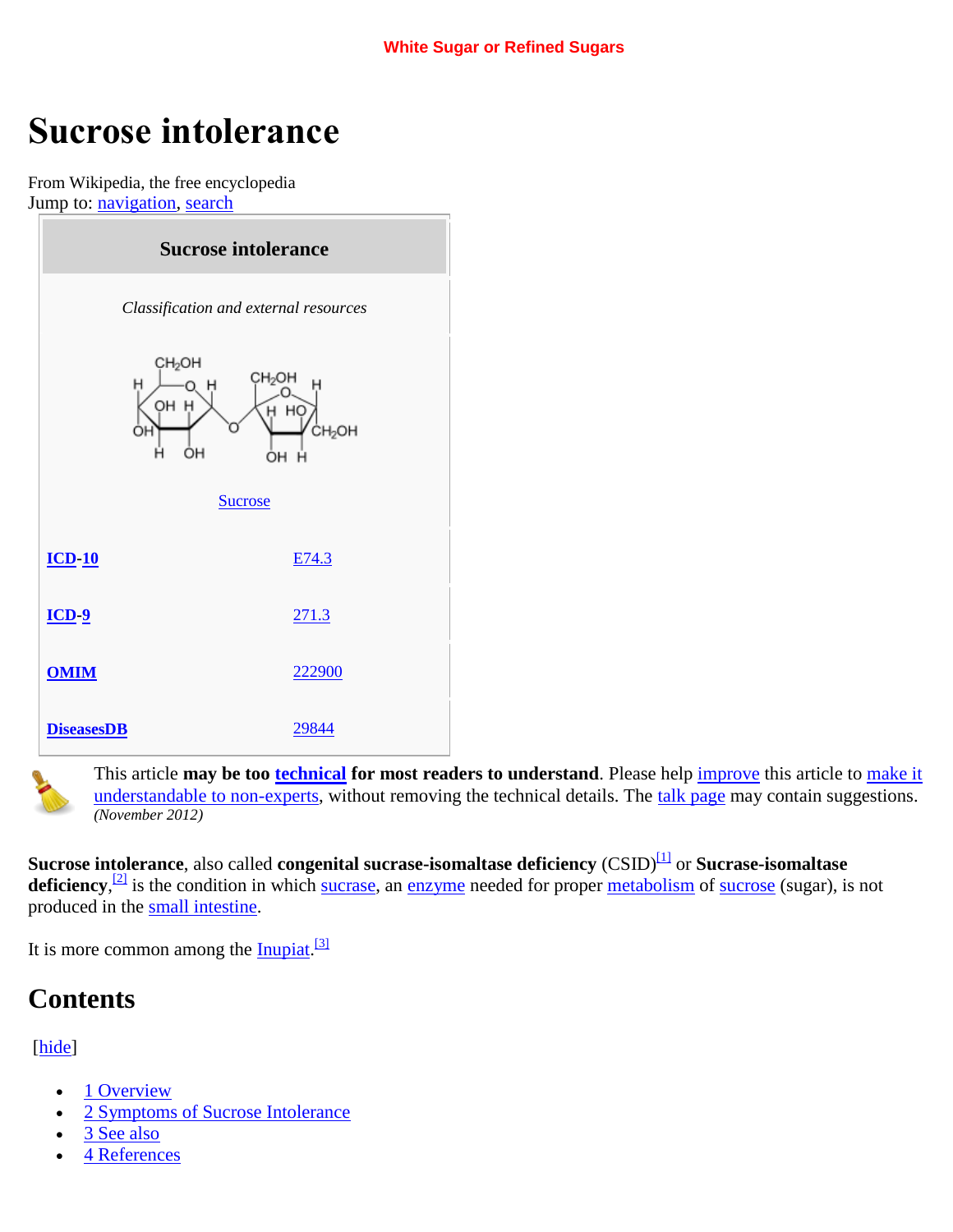[5 External links](http://en.wikipedia.org/wiki/Sucrose_intolerance#External_links)

## **Overview[\[edit source](http://en.wikipedia.org/w/index.php?title=Sucrose_intolerance&action=edit§ion=1) | [editbeta\]](http://en.wikipedia.org/w/index.php?title=Sucrose_intolerance&veaction=edit§ion=1)**

[Sucrose](http://en.wikipedia.org/wiki/Sucrose) (also known as *saccharose*) is a *disaccharide* and is a two-sugar chain composed of [glucose](http://en.wikipedia.org/wiki/Glucose) and [fructose](http://en.wikipedia.org/wiki/Fructose) which are bonded together. A more familiar name is table, beet, or cane sugar. In most cases, sucrose intolerance is an [autosomal recessive](http://en.wikipedia.org/wiki/Autosomal_recessive) genetic metabolic disease, and involves [deficiency](http://en.wikipedia.org/wiki/Deficiency_(medicine)) in the [enzyme](http://en.wikipedia.org/wiki/Enzyme) [sucrase,](http://en.wikipedia.org/wiki/Sucrase) which breaks apart the glucose and fructose molecules. [Monosaccharides,](http://en.wikipedia.org/wiki/Monosaccharides) or single sugar units, are absorbed directly into the blood. However disaccharides are consumed, they must be broken down into monosaccharides by enzymes in the intestines before they can be absorbed. Sucrose can sometimes be found in the stool as an indication of an inability to digest and absorb sucrose in the body.

A deficiency of sucrase may result in [malabsorption](http://en.wikipedia.org/wiki/Malabsorption) of sugar, which can lead to potentially serious symptoms. It is important for those with sucrose intolerance to minimize sucrose consumption as much as possible. Foods such as fruit and starch can help heal the body and reduce some symptoms.<sup>[[citation needed](http://en.wikipedia.org/wiki/Wikipedia:Citation_needed)]</sup> [Supplements](http://en.wikipedia.org/wiki/Supplements) can be taken as a substitution of the enzyme missing or to introduce healthy bacteria into the immune system.

**Sucrose Intolerance** (*Congenital sucrase-isomaltase enzyme deficiency*) can be caused by [genetic mutations](http://en.wikipedia.org/wiki/Genetic_mutations) (the common ones being *SI and SII*), in which both parents must contain this gene in order for the child to carry the disease. Sucrose intolerance can also be caused by [irritable bowel syndrome,](http://en.wikipedia.org/wiki/Irritable_bowel_syndrome) aging, or small intestine disease. There are specific tests used to determine sucrose intolerance. The most common tests are the sucrose breath test, genetic analysis or enzyme activity determination, which takes place in the [small intestine.](http://en.wikipedia.org/wiki/Small_intestine)

# **Symptoms of Sucrose Intolerance[\[edit source](http://en.wikipedia.org/w/index.php?title=Sucrose_intolerance&action=edit§ion=2) | [editbeta\]](http://en.wikipedia.org/w/index.php?title=Sucrose_intolerance&veaction=edit§ion=2)**

- Abdominal cramps and bloating
- [Diarrhea](http://en.wikipedia.org/wiki/Diarrhea) and constipation
- Vomiting
- [Hypoglycemia](http://en.wikipedia.org/wiki/Hypoglycemia) and headaches
- Poor weight gain and growth
- [Upper respiratory tract](http://en.wikipedia.org/wiki/Upper_respiratory_tract) and [viral infections](http://en.wikipedia.org/wiki/Viral_infections)
- [Anxiety](http://en.wikipedia.org/wiki/Anxiety) and [heart palpitations](http://en.wikipedia.org/wiki/Heart_palpitations)
- Excess gas production

# **See also[\[edit source](http://en.wikipedia.org/w/index.php?title=Sucrose_intolerance&action=edit§ion=3) | [editbeta\]](http://en.wikipedia.org/w/index.php?title=Sucrose_intolerance&veaction=edit§ion=3)**

- [Fructose malabsorption](http://en.wikipedia.org/wiki/Fructose_malabsorption)
- [Gastroenterology](http://en.wikipedia.org/wiki/Gastroenterology)
- [Lactose intolerance](http://en.wikipedia.org/wiki/Lactose_intolerance)
- [Sucrase-isomaltase](http://en.wikipedia.org/wiki/Sucrase-isomaltase)

# **References[\[edit source](http://en.wikipedia.org/w/index.php?title=Sucrose_intolerance&action=edit§ion=4) | [editbeta\]](http://en.wikipedia.org/w/index.php?title=Sucrose_intolerance&veaction=edit§ion=4)**

- 1. **[Jump up ^](http://en.wikipedia.org/wiki/Sucrose_intolerance#cite_ref-pmid16329100_1-0)** Sander P, Alfalah M, Keiser M, *et al.* (January 2006). "Novel mutations in the human sucrase-isomaltase (SI) gene that cause congenital carbohydrate malabsorption". *Hum. Mutat.* **27** (1): 119[. doi:](http://en.wikipedia.org/wiki/Digital_object_identifier)[10.1002/humu.9392.](http://dx.doi.org/10.1002%2Fhumu.9392) [PMID](http://en.wikipedia.org/wiki/PubMed_Identifier) [16329100.](http://www.ncbi.nlm.nih.gov/pubmed/16329100)
- 2. **[Jump up ^](http://en.wikipedia.org/wiki/Sucrose_intolerance#cite_ref-pmid8708882_2-0)** Baudon JJ, Veinberg F, Thioulouse E, Morgant G, Aymard P, Charritat JL (April 1996). ["Sucrase-isomaltase](http://meta.wkhealth.com/pt/pt-core/template-journal/lwwgateway/media/landingpage.htm?issn=0277-2116&volume=22&issue=3&spage=284)  [deficiency: changing pattern over two decades".](http://meta.wkhealth.com/pt/pt-core/template-journal/lwwgateway/media/landingpage.htm?issn=0277-2116&volume=22&issue=3&spage=284) *J. Pediatr. Gastroenterol. Nutr.* **22** (3): 284–8. [doi](http://en.wikipedia.org/wiki/Digital_object_identifier)[:10.1097/00005176-](http://dx.doi.org/10.1097%2F00005176-199604000-00010) [199604000-00010.](http://dx.doi.org/10.1097%2F00005176-199604000-00010) [PMID](http://en.wikipedia.org/wiki/PubMed_Identifier) [8708882.](http://www.ncbi.nlm.nih.gov/pubmed/8708882)
- 3. **[Jump up ^](http://en.wikipedia.org/wiki/Sucrose_intolerance#cite_ref-pmid2021397_3-0)** Meier RJ, Draper H, Milan F (January 1991). "Pedigree analysis of sucrose intolerance among Native Alaskans". *Arctic Med Res* **50** (1): 8–12[. PMID](http://en.wikipedia.org/wiki/PubMed_Identifier) [2021397.](http://www.ncbi.nlm.nih.gov/pubmed/2021397)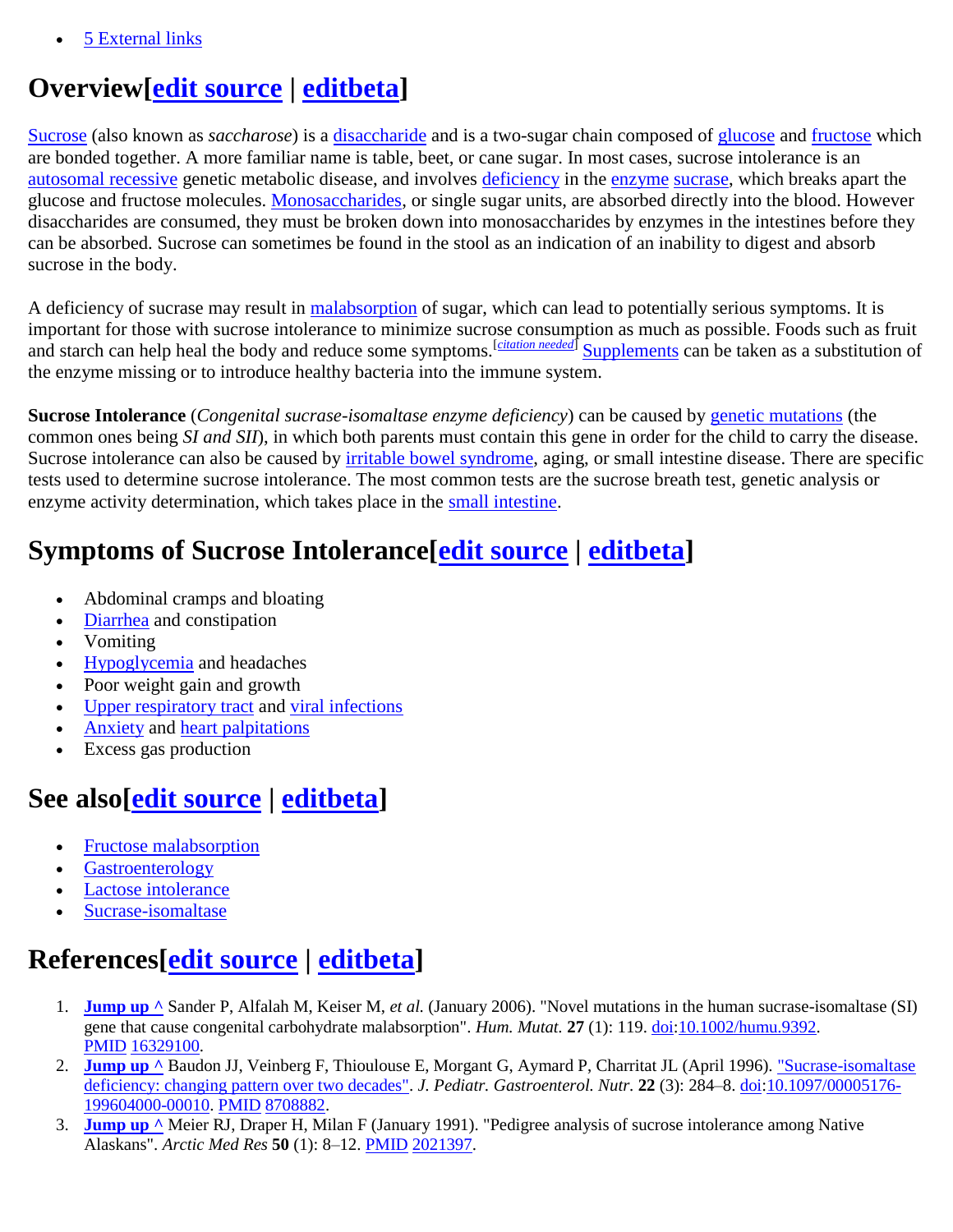Fructose, dextrose, sucrose, brown sugar - cane sugar, white sugar from beets and corn syrup are sugars. White sugar causes muscle weakness. Corn syrup may too. Brown sugar only slightly better. White sugar is refined with a poison, then the poison is extracted. There is always residue. All the little bits of residue may add up to too much for good health in a person over a life time. Brown sugar is refined also but by a different process. White sugar is allergen for a few people. For those, it causes muscle and joint pain, body pain.

Corn syrup is an allergen for a few people because of corn allergies.

#### **White, brown, & corn syrup are all empty calorie foods.**

Fructose, dextrose, sucrose are found in fruits and vegetables.

**dex·trose** [ dék str□ss ]

Sugar in fruit and honey: a sugar produced during cellular metabolism in plant and animal tissue. It is found in many fruits, especially grapes, and is a major component of honey and corn syrup.

**fruc-tose**  $\lceil$  frúk t $\Box$ z  $\rceil$  sugar in fruits and honey: a simple sugar found in fruits and honey.

a yellowish to white, crystalline, water-soluble, levorotatory ketose sugar, C  $_6$  H  $_{12}$  O  $_6$  , sweeter than sucrose, occurring in invert sugar, honey, and a great many fruits: used in foodstuffs and in medicine chiefly in solution as an intravenous nutrient

### **high-fructose corn syrup,**

a sweetener made by processing corn syrup to increase the level of fructose, usually to between 42% and 55% of the total sugar, with the balance being glucose. It is used extensively as a sweetener in processed foods and soft drinks, particularly soda and baked goods, but it is included also in many foods not normally thought of as sweet foods.

The health hazard warning label on Sweet 'N Low packets has been removed, however, dangers may still lurk. According to the FDA, saccharin has been linked to [bladder](http://www.lifescript.com/diet-fitness/articles/archive/diet/eat-well/do_sweet_n_low_dangers_still_exist.aspx) $\vec{r}$  cancer in laboratory animals which prompted them to require warning labels on products containing this artificial sweetener in 1977. Further studies, such as the International Agency for Research on Cancer's *Monographs on the Evaluation of Carcinogenic Risks to Humans (1980*), noted that saccharin did not cause cancer in humans.

In 2001, the warning label requirement of the sweetener was removed. While it's reassuring to see studies proving the safety of this widely-used product, Sweet 'N Low dangers remain controversial.

Saccharin is the artificial sweetener that gives Sweet 'N Low its sweet taste. It contains no calories because it is not digested by the body. Saccharin has been around for over 100 years and has had its fair share of controversy. Up until 1972, saccharin was on the FDA's GRAS (Generally Recognized as Safe) list. From its initial listing as a potential carcinogen and its subsequent exoneration decades later to Internet myths and urban legends, saccharin and other artificial sweeteners continue to raise concerns.

- See more at: http://www.lifescript.com/diet-fitness/articles/archive/diet/eat-

well/do\_sweet\_n\_low\_dangers\_still\_exist.aspx#sthash.f1bxDzB3.dpuf

#### Sucrose Ingredients

 Concentrated sugar beet juice or sugar cane are the main ingredients of sucrose. Glucose and fructose are also part of sucrose's nutritional makeup. Confectioner's sugar, brown sugar, granulated sugar and raw sugar all contain sucrose. Sucrose is th[e organic compound](http://en.wikipedia.org/wiki/Organic_compound) commonly known as table sugar and sometimes called saccharose. A white, odorless, crystalline powder with a sweet taste, it is best known for its role in food. The molecule is a [disaccharide](http://en.wikipedia.org/wiki/Disaccharide) composed of the [monosaccharides](http://en.wikipedia.org/wiki/Monosaccharides) [glucose](http://en.wikipedia.org/wiki/Glucose) and [fructose](http://en.wikipedia.org/wiki/Fructose) with the [molecular formula](http://en.wikipedia.org/wiki/Molecular_formula)  $C_{12}H_{22}O_{11}$ . The word was formed in the mid-19th century from Latin *sucrum* = "sugar" and the chemical suffix *[-ose](http://en.wikipedia.org/wiki/-ose)*. The abbreviated term *Suc* is often used for *sucrose* in the literature

Since the 6th century BC, cane sugar producers have crushed the harvested vegetable material from sugarcane in order to collect and filter the juice. They then treat the liquid (often with [lime \(calcium oxide\)\)](http://en.wikipedia.org/wiki/Calcium_oxide) to remove impurities and then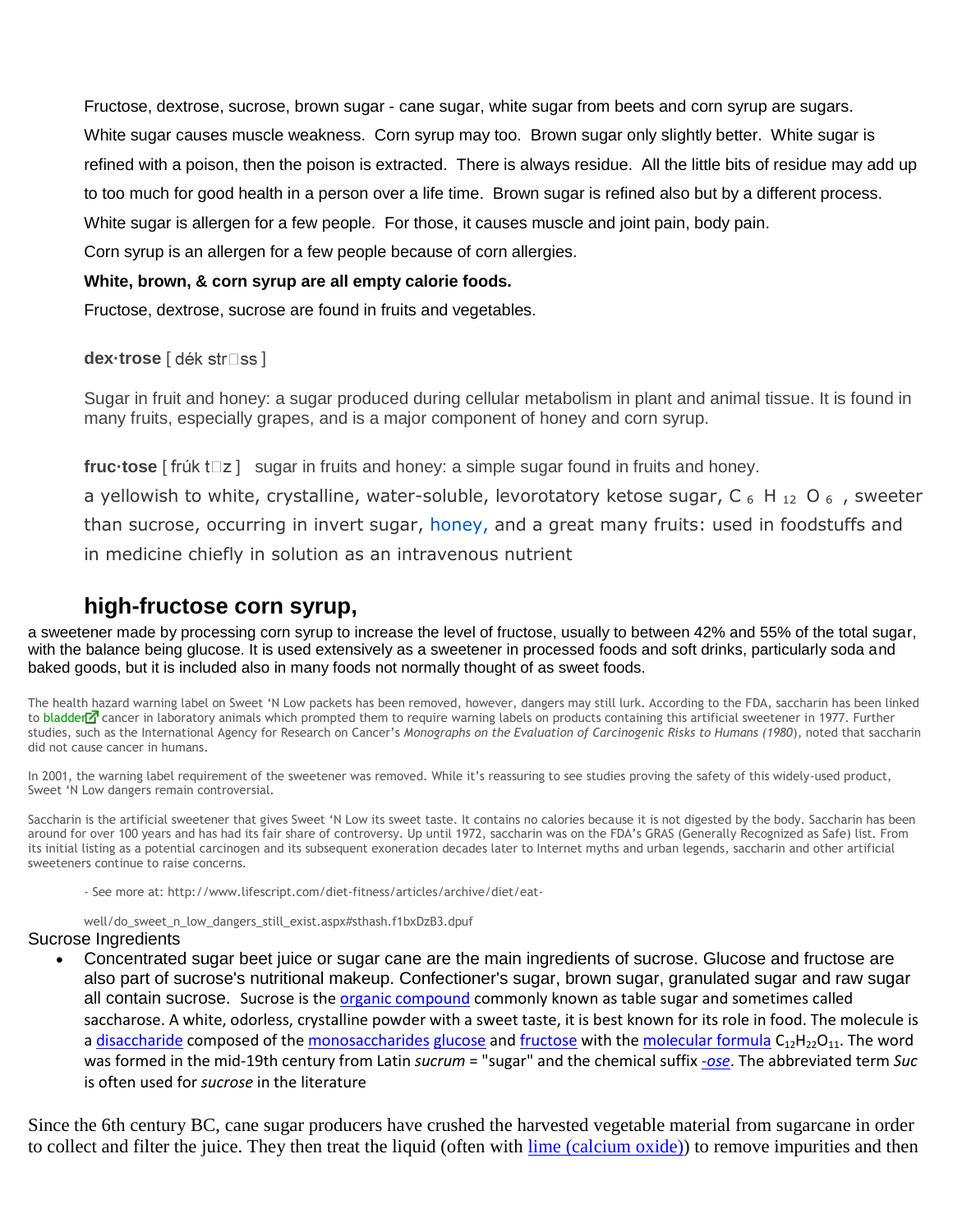neutralize it. Boiling the juice then allows the sediment to settle to the bottom for dredging out, while the scum rises to the surface for skimming off. In cooling, the liquid crystallizes, usually in the process of stirring, to produce sugar crystals. [Centrifuges](http://en.wikipedia.org/wiki/Centrifuge) usually remove the uncrystallized syrup. The producers can then either sell the sugar product for use as is, or process it further to produce lighter grades. The later processing may take place in another factory in another country.

Sugarcane is a major component of Brazilian agriculture; the country is a top producer of sugarcane products, such as crystallized sugar and [ethanol](http://en.wikipedia.org/wiki/Ethanol) [\(ethanol fuel\)](http://en.wikipedia.org/wiki/Ethanol_fuel). The sucrose found in sugarcane produces ethanol when fermented and distilled. **Brazil** has implemented ethanol as an alternative fuel on a national scale.<sup>[\[20\]](http://en.wikipedia.org/wiki/Table_sugar#cite_note-20)</sup>

### **Beet[\[edit source](http://en.wikipedia.org/w/index.php?title=Sucrose&action=edit§ion=13) | [editbeta\]](http://en.wikipedia.org/w/index.php?title=Sucrose&veaction=edit§ion=13)**



Sugar beets *Main article: [Sugar beet](http://en.wikipedia.org/wiki/Sugar_beet)*

Beet sugar producers slice the washed beets, then extract the sugar with hot water in a ["diffuser"](http://en.wikipedia.org/wiki/Diffuser). An alkaline solution (["milk of lime"](http://en.wikipedia.org/wiki/Lime_water) and [carbon dioxide](http://en.wikipedia.org/wiki/Carbon_dioxide) from the lime kiln) then serves to [precipitate](http://en.wikipedia.org/wiki/Precipitation_(chemistry)) impurities (see [carbonatation\)](http://en.wikipedia.org/wiki/Carbonatation). After filtration<sup>[[clarification needed](http://en.wikipedia.org/wiki/Wikipedia:Please_clarify)]</sup>, evaporation concentrates the juice to a content of about 70% solids, and controlled crystallisation extracts the sugar. A centrifuge removes the sugar crystals from the liquid, which gets recycled in the crystalliser stages. When economic constraints prevent the removal of more sugar, the manufacturer discards the remaining liquid, now known as [molasses,](http://en.wikipedia.org/wiki/Molasses) or sells it on to producers of animal feed.

Sieving the resultant white sugar produces different grades for selling.

### **Cane versus beet[\[edit source](http://en.wikipedia.org/w/index.php?title=Sucrose&action=edit§ion=14) | [editbeta\]](http://en.wikipedia.org/w/index.php?title=Sucrose&veaction=edit§ion=14)**

It is difficult to tell the difference between fully refined sugar produced from beet and cane. One way is by isotope [analysis](http://en.wikipedia.org/wiki/Isotope_analysis) of carbon. [C](http://en.wikipedia.org/wiki/Carbon_13)ane uses  $C4$  carbon fixation, and beet  $C3$  carbon fixation, resulting in a different ratio of  $^{13}C$  and  $12<sup>12</sup>C$  $12<sup>12</sup>C$  isotopes in the sucrose. Tests are used to detect fraudulent abuse of [European Union](http://en.wikipedia.org/wiki/European_Union) subsidies or to aid in the detection of adulterated [fruit juice.](http://en.wikipedia.org/wiki/Fruit_juice)

Sugar cane tolerates hot climates better, but the production of sugar cane needs approximately four times as much water as the production of sugar beet, therefore some countries that traditionally produced cane sugar (such as [Egypt\)](http://en.wikipedia.org/wiki/Egypt) have built new beet sugar factories since about 2008. Some sugar factories process both sugar cane and sugar beets and extend their processing period in that way.

The production of sugar leaves residues that differ substantially depending on the raw materials used and on the place of production. While cane [molasses](http://en.wikipedia.org/wiki/Molasses) is often used in food preparation, humans find molasses from sugar beets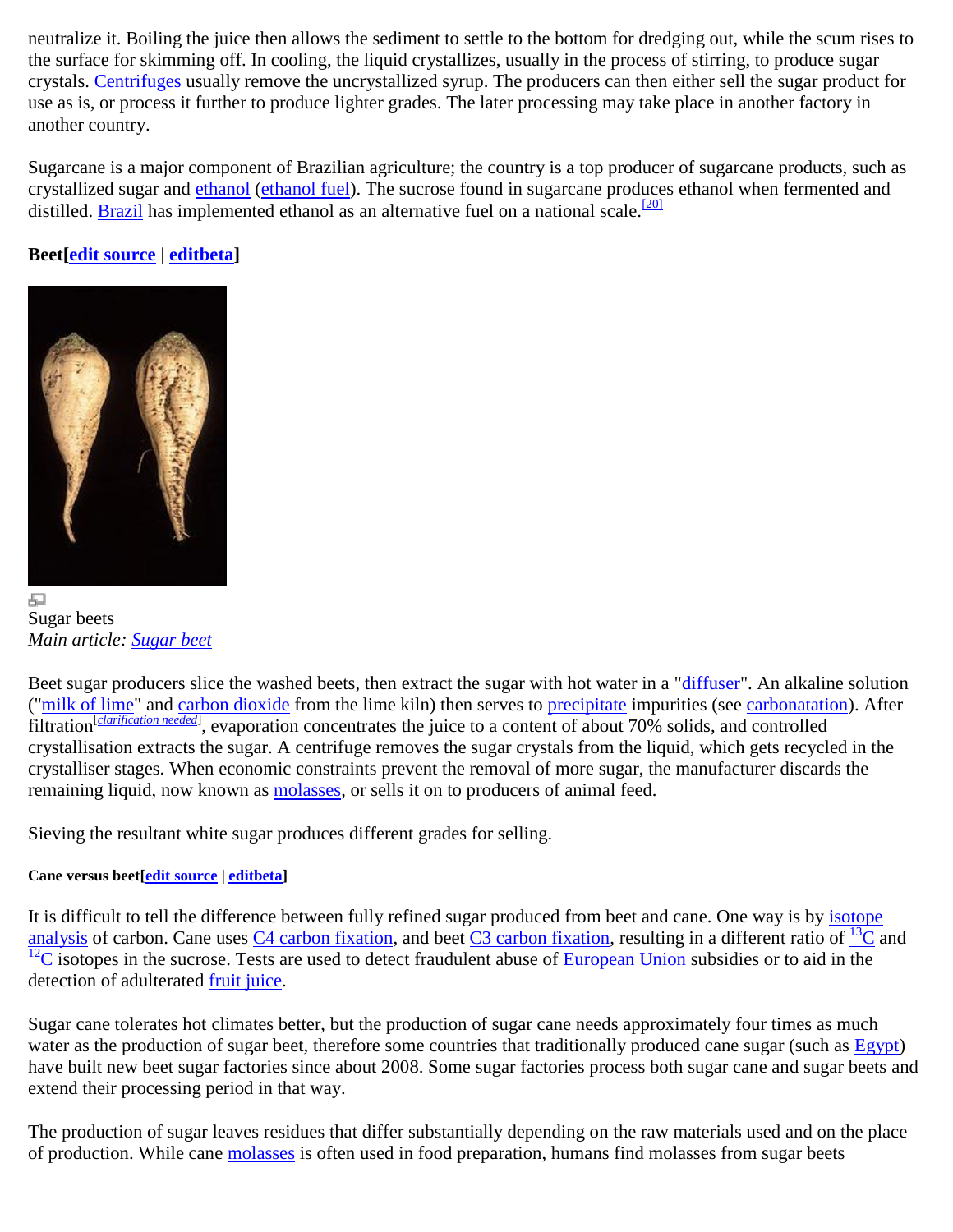unpalatable, and it consequently ends up mostly as industrial [fermentation](http://en.wikipedia.org/wiki/Fermentation_(food)) feedstock (for example in [alcohol](http://en.wikipedia.org/wiki/Alcohol) distilleries), or as [animal feed.](http://en.wikipedia.org/wiki/Compound_feed) Once dried, either type of molasses can serve as fuel for burning.

Pure beet sugar is difficult to find, so labelled, in the marketplace. Although some brands label their product clearly as "pure cane sugar", beet sugar is almost always labeled simply as sugar or pure sugar. Interviews with the 5 major beet sugar-producing companies revealed that many store brands or "private label" sugar products are pure beet sugar. The lot code can be used to identify the company and the plant from which the sugar came, enabling beet sugar to be identified if the codes are known.<sup>[\[21\]](http://en.wikipedia.org/wiki/Table_sugar#cite_note-21)</sup>

### **Culinary sugars[\[edit source](http://en.wikipedia.org/w/index.php?title=Sucrose&action=edit§ion=15) | [editbeta\]](http://en.wikipedia.org/w/index.php?title=Sucrose&veaction=edit§ion=15)**





#### **Mill white[\[edit source](http://en.wikipedia.org/w/index.php?title=Sucrose&action=edit§ion=16) [| editbeta\]](http://en.wikipedia.org/w/index.php?title=Sucrose&veaction=edit§ion=16)**

Mill white, also called **plantation white**, **crystal sugar**, or **superior sugar**, is raw sugar whitened by bleaching through exposure to [sulfur dioxide](http://en.wikipedia.org/wiki/Sulfur_dioxide) rather than removing colored impurities. The most common form of sugar in sugarcane-growing areas, this product does not store or ship well; after a few weeks, its impurities tend to promote discoloration and clumping.

#### **Blanco directo[\[edit source](http://en.wikipedia.org/w/index.php?title=Sucrose&action=edit§ion=17) | [editbeta\]](http://en.wikipedia.org/w/index.php?title=Sucrose&veaction=edit§ion=17)**

Blanco directo, a white sugar common in India and other south Asian countries, is produced by precipitating many impurities out of cane juice using [phosphoric acid](http://en.wikipedia.org/wiki/Phosphoric_acid) and [calcium hydroxide,](http://en.wikipedia.org/wiki/Calcium_hydroxide) similar to the [carbonatation](http://en.wikipedia.org/wiki/Carbonatation) technique used in beet sugar refining. Blanco directo is more pure than mill white sugar, but less pure than white refined.

#### **White refined[\[edit source](http://en.wikipedia.org/w/index.php?title=Sucrose&action=edit§ion=18) | [editbeta\]](http://en.wikipedia.org/w/index.php?title=Sucrose&veaction=edit§ion=18)**

White refined is the most common form of sugar in North America and Europe. Refined sugar is made by dissolving and purifying raw sugar using [phosphoric acid](http://en.wikipedia.org/wiki/Phosphoric_acid) similar to the method used for blanco directo, a [carbonatation](http://en.wikipedia.org/wiki/Carbonatation) process involving calcium hydroxide and carbon dioxide, or by various filtration strategies. It is then further purified by filtration through a bed of **activated carbon** or **bone char**. Beet sugar refineries produce refined white sugar directly without an intermediate raw stage<sup>[*[clarification needed](http://en.wikipedia.org/wiki/Wikipedia:Please_clarify)*].</sup>

White refined sugar is typically sold as *granulated sugar,* which has been dried to prevent clumping and comes in various crystal sizes for home and industrial use: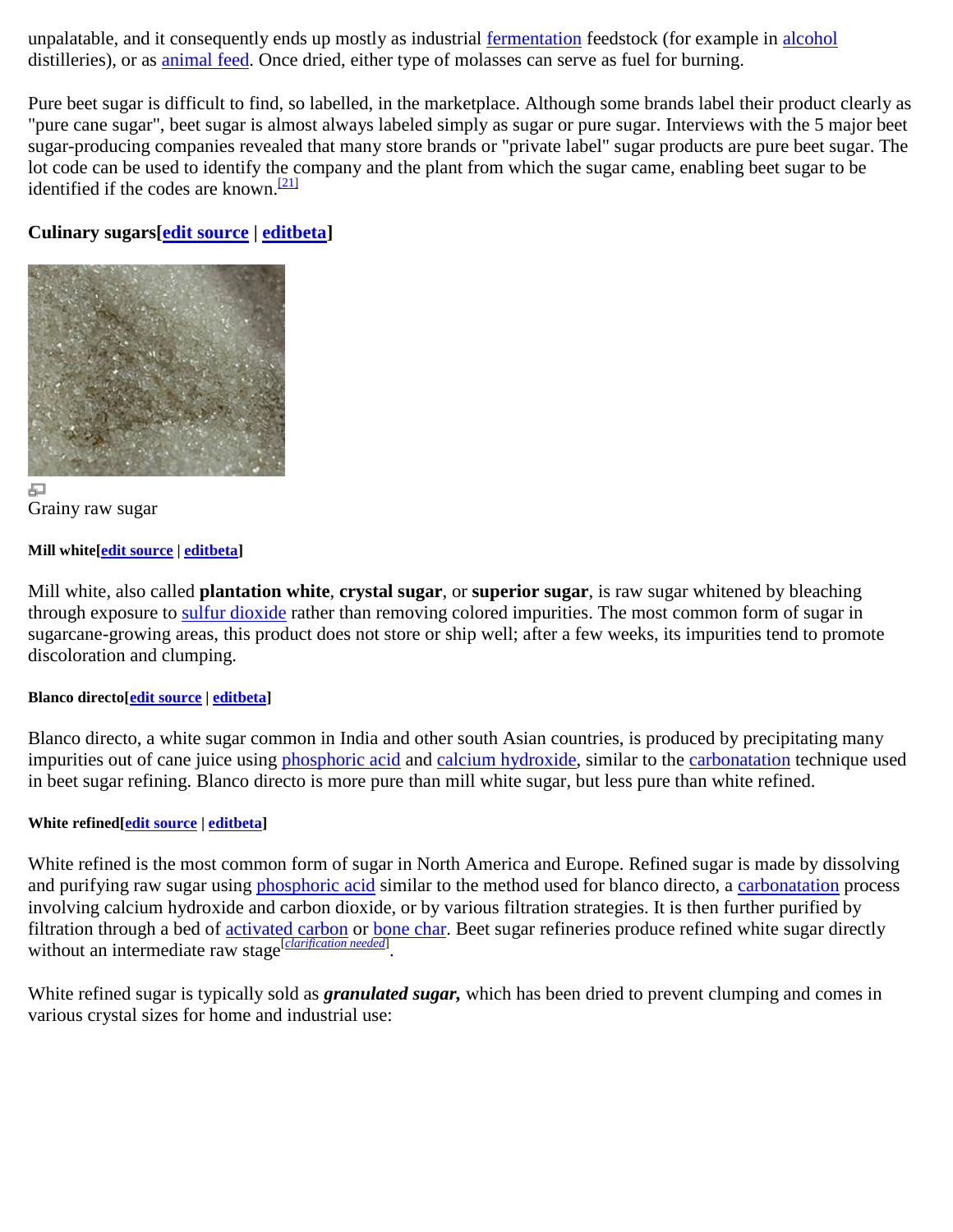

Granulated sugar for table use

- **Coarse-grain**, such as *sanding sugar* (also called "pearl sugar", "decorating sugar", *nibbed sugar* or *sugar nibs*) is a coarse grain sugar used to add sparkle and flavor atop baked goods and candies. Its large reflective crystals will not dissolve when subjected to heat.
- **Granulated**, familiar as table sugar, with a grain size about 0.5 mm across.<sup>[\[22\]](http://en.wikipedia.org/wiki/Table_sugar#cite_note-tryengineering-22)</sup> "Sugar cubes" are lumps for convenient consumption produced by mixing granulated sugar with sugar syrup.
- **Caster** (or *castor*<sup>[\[23\]](http://en.wikipedia.org/wiki/Table_sugar#cite_note-23)</sup>) (0.35 mm),<sup>[\[22\]](http://en.wikipedia.org/wiki/Table_sugar#cite_note-tryengineering-22)</sup> a very fine sugar in Britain, so-named because the grains are small enough to fit through a [castor,](http://en.wikipedia.org/wiki/Castor_(cooking)) a form of sieve. Commonly used in baking and mixed drinks, it is sold as **"superfine"** sugar in the United States. Because of its fineness it dissolves more quickly than regular white sugar and is thus especially useful in meringues and cold liquids. Castor sugar can be prepared at home by grinding granulated sugar for a couple of minutes in a food processor.
- **[Powdered](http://en.wikipedia.org/wiki/Powdered_sugar)**, *10X sugar, confectioner's sugar* (0.060 mm), or *icing sugar* (0.024 mm), produced by grinding sugar to a fine powder. The manufacturer may add a small amount of [anticaking agent](http://en.wikipedia.org/wiki/Anticaking_agent) to prevent clumping either [cornstarch](http://en.wikipedia.org/wiki/Cornstarch) (1% to 3%) or tri[-calcium phosphate.](http://en.wikipedia.org/wiki/Calcium_phosphate)



Brown sugar crystals

**[Brown](http://en.wikipedia.org/wiki/Brown_sugar)** comes from the late stages of sugar refining, when sugar forms fine crystals with significant molasses content, or from coating white refined sugar with a cane [molasses](http://en.wikipedia.org/wiki/Molasses) syrup. Brown sugar's color and taste becomes stronger with increasing molasses content, as does its moisture-retaining properties. Brown sugars also tend to harden if exposed to the atmosphere, although proper handling can reverse this.

### **Measurement[\[edit source](http://en.wikipedia.org/w/index.php?title=Sucrose&action=edit§ion=19) | [editbeta\]](http://en.wikipedia.org/w/index.php?title=Sucrose&veaction=edit§ion=19)**

### **Dissolved sugar content[\[edit source](http://en.wikipedia.org/w/index.php?title=Sucrose&action=edit§ion=20) | [editbeta\]](http://en.wikipedia.org/w/index.php?title=Sucrose&veaction=edit§ion=20)**

Scientists and the [sugar industry](http://en.wikipedia.org/w/index.php?title=Sugar_industry&action=edit&redlink=1) use degrees [Brix](http://en.wikipedia.org/wiki/Brix) (symbol °Bx), introduced by [Adolf Brix,](http://en.wikipedia.org/wiki/Adolf_Ferdinand_Wenceslaus_Brix) as units of measurement of the mass ratio of dissolved substance to water in a liquid. A 25 °Bx sucrose solution has 25 grams of sucrose per 100 grams of liquid; or, to put it another way, 25 grams of sucrose sugar and 75 grams of water exist in the 100 grams of solution.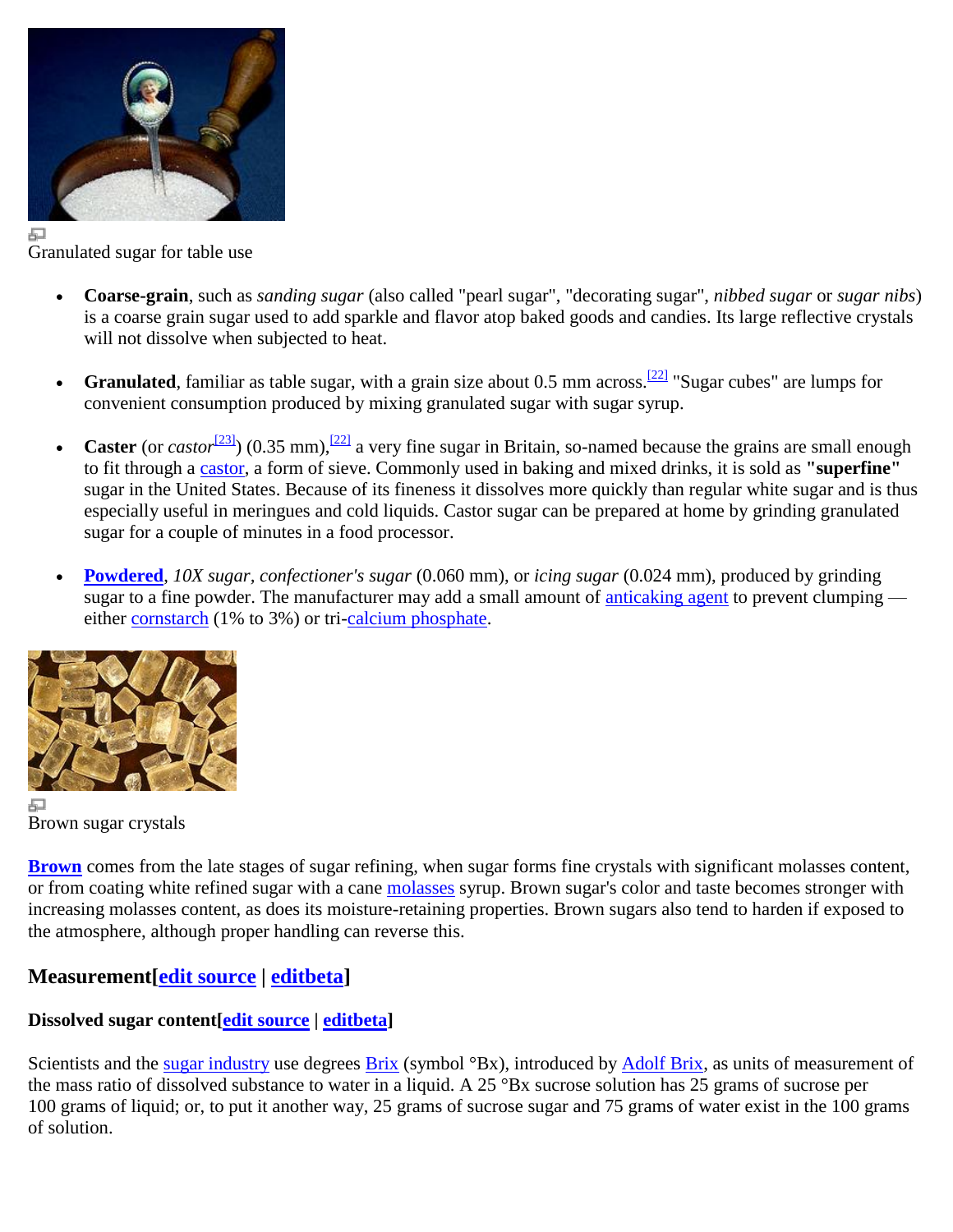The Brix degrees are measured using an infrared sensor. This measurement does not equate to Brix degrees from a density or refractive index measurement, because it will specifically measure dissolved sugar concentration instead of all dissolved solids. When using a refractometer, one should report the result as ["refractometric dried substance"](http://en.wikipedia.org/w/index.php?title=Refractometric_dried_substance&action=edit&redlink=1) (RDS). One might speak of a liquid as having 20 °Bx RDS. This refers to a measure of percent by weight of *total* dried solids and, although not technically the same as Brix degrees determined through an infrared method, renders an accurate measurement of sucrose content, since sucrose in fact forms the majority of dried solids. The advent of in-line infrared Brix measurement sensors has made measuring the amount of dissolved sugar in products economical using a direct measurement.

# **Consumption[\[edit source](http://en.wikipedia.org/w/index.php?title=Sucrose&action=edit§ion=21) | [editbeta\]](http://en.wikipedia.org/w/index.php?title=Sucrose&veaction=edit§ion=21)**

### *Main article: [History of sugar](http://en.wikipedia.org/wiki/History_of_sugar)*

Refined sugar was a luxury before the 18th century. It became widely popular in 18th century, then graduated to becoming a necessary food in the 19th century. This evolution of taste and demand for sugar as an essential food ingredient unleashed major economic and social changes.<sup>[\[11\]](http://en.wikipedia.org/wiki/Table_sugar#cite_note-mintz-11)</sup> Eventually, table sugar became sufficiently cheap and common enough to influence standard cuisine and flavored drinks.

Sucrose forms a major element in [confectionery](http://en.wikipedia.org/wiki/Confectionery) and [desserts.](http://en.wikipedia.org/wiki/Dessert) Cooks use it for sweetening — its fructose component, which has almost double the sweetness of glucose, makes sucrose distinctively sweet in comparison to other carbohydrate foods.<sup>[\[24\]](http://en.wikipedia.org/wiki/Table_sugar#cite_note-Taubes-24)</sup> It can also act as a [food preservative](http://en.wikipedia.org/wiki/Sugaring) when used in sufficient concentrations. Sucrose is important to the structure of many foods, including biscuits and cookies, cakes and pies, candy, and ice cream and sorbets. It is a common ingredient in many processed and so-called ["junk foods.](http://en.wikipedia.org/wiki/Junk_food)"

### **Metabolism of sucrose[\[edit source](http://en.wikipedia.org/w/index.php?title=Sucrose&action=edit§ion=22) | [editbeta\]](http://en.wikipedia.org/w/index.php?title=Sucrose&veaction=edit§ion=22)**



品 Granulated sucrose

In humans and other mammals, sucrose is broken down into its constituent [monosaccharides,](http://en.wikipedia.org/wiki/Monosaccharides) [glucose](http://en.wikipedia.org/wiki/Glucose) and [fructose,](http://en.wikipedia.org/wiki/Fructose) by [sucrase](http://en.wikipedia.org/wiki/Sucrase) or [isomaltase](http://en.wikipedia.org/wiki/Isomaltase) [glycoside hydrolases,](http://en.wikipedia.org/wiki/Glycoside_hydrolases) which are located in the [membrane](http://en.wikipedia.org/wiki/Cell_membrane) of the [microvilli](http://en.wikipedia.org/wiki/Microvilli) lining the [duodenum.](http://en.wikipedia.org/wiki/Duodenum)<sup>[\[25\]\[26\]](http://en.wikipedia.org/wiki/Table_sugar#cite_note-25)</sup> The resulting glucose and fructose molecules are then rapidly absorbed into the bloodstream. In [bacteria](http://en.wikipedia.org/wiki/Bacteria) and some animals, sucrose is digested by the enzyme [invertase.](http://en.wikipedia.org/wiki/Invertase)

Sucrose is an easily assimilated [macronutrient](http://en.wikipedia.org/wiki/Nutrient) that provides a quick source of energy, provoking a rapid rise in blood [glucose](http://en.wikipedia.org/wiki/Blood_glucose) upon ingestion. Sucrose, as a pure [carbohydrate,](http://en.wikipedia.org/wiki/Carbohydrate) has an [energy](http://en.wikipedia.org/wiki/Energy) content of 3.94 [kilocalories](http://en.wikipedia.org/wiki/Kilocalorie) per gram (or 17 [kilojoules](http://en.wikipedia.org/wiki/Kilojoule) per gram).

Overconsumption of sucrose has been linked with adverse [health effects.](http://en.wikipedia.org/wiki/Health_effects)

[Dental caries](http://en.wikipedia.org/wiki/Dental_caries) or [tooth decay](http://en.wikipedia.org/wiki/Tooth_decay) may be caused by oral bacteria converting sugars, including sucrose, from food into acids that attack tooth enamel.

When large amounts of refined food that contain high percentages of sucrose are consumed, beneficial nutrients can be displaced from the diet, which can contribute to an increased risk for chronic disease. The rapidity with which sucrose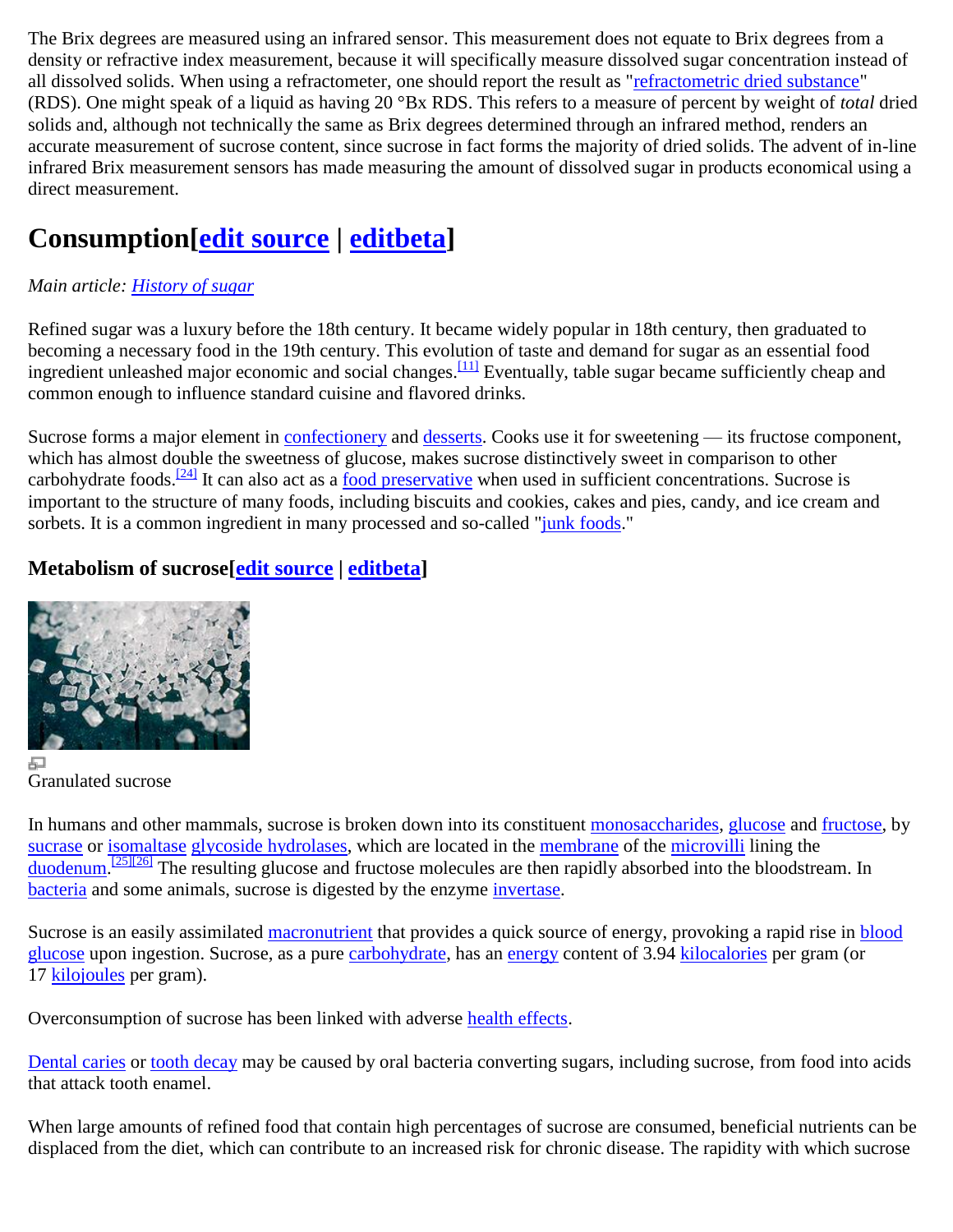raises blood glucose can cause problems for people suffering from defective glucose metabolism, such as persons with [hypoglycemia](http://en.wikipedia.org/wiki/Hypoglycemia) or [diabetes mellitus.](http://en.wikipedia.org/wiki/Diabetes_mellitus)

Sucrose can contribute to the development of [metabolic syndrome.](http://en.wikipedia.org/wiki/Metabolic_syndrome)<sup>[\[27\]](http://en.wikipedia.org/wiki/Table_sugar#cite_note-27)</sup> In an experiment with rats that were fed a diet one-third of which was sucrose, the sucrose first elevated blood levels of [triglycerides,](http://en.wikipedia.org/wiki/Triglyceride) which induced [visceral](http://en.wikipedia.org/wiki/Visceral) fat and ultimately resulted in *insulin resistance*.<sup>[\[28\]](http://en.wikipedia.org/wiki/Table_sugar#cite_note-28)</sup> Another study found that rats fed sucrose-rich diets developed high [triglycerides,](http://en.wikipedia.org/wiki/Hypertriglyceridemia) [hyperglycemia,](http://en.wikipedia.org/wiki/Hyperglycemia) and [insulin resistance.](http://en.wikipedia.org/wiki/Insulin_resistance)<sup>[\[29\]](http://en.wikipedia.org/wiki/Table_sugar#cite_note-29)</sup> A 2004 study recommended that the consumption of sucrosecontaining drinks should be limited due to the growing number of people with obesity and [insulin resistance.](http://en.wikipedia.org/wiki/Insulin_resistance)<sup>[\[30\]](http://en.wikipedia.org/wiki/Table_sugar#cite_note-30)</sup>

### **Human health[\[edit source](http://en.wikipedia.org/w/index.php?title=Sucrose&action=edit§ion=23) | [editbeta\]](http://en.wikipedia.org/w/index.php?title=Sucrose&veaction=edit§ion=23)**



This article **needs attention from an expert in Health and fitness**. Please add a *reason* or a *talk* parameter to this template to explain the issue with the article. [WikiProject Health and fitness](http://en.wikipedia.org/wiki/Wikipedia:WikiProject_Health_and_fitness) (or its [Portal\)](http://en.wikipedia.org/wiki/Wikipedia:P) may be able to help recruit an expert. *(April 2008)*

Human beings have long sought sugars, but aside from wild honey, have not had access to the large quantities that characterize the modern diet. Studies have indicated potential links between consumption of [free sugars](http://en.wikipedia.org/wiki/Free_sugar) including sucrose (particularly prevalent in processed foods) and health hazards, including obesity and tooth decay.<sup>[\[31\]\[32\]](http://en.wikipedia.org/wiki/Table_sugar#cite_note-31)</sup> It is also considered as a source of endogenous [glycation](http://en.wikipedia.org/wiki/Glycation) processes.[*[citation needed](http://en.wikipedia.org/wiki/Wikipedia:Citation_needed)*]

### **Tooth decay[\[edit source](http://en.wikipedia.org/w/index.php?title=Sucrose&action=edit§ion=24) | [editbeta\]](http://en.wikipedia.org/w/index.php?title=Sucrose&veaction=edit§ion=24)**

[Tooth decay](http://en.wikipedia.org/wiki/Dental_caries) has become a prominent health hazard associated with the consumption of sugar. Oral bacteria such as *[Streptococcus mutans](http://en.wikipedia.org/wiki/Streptococcus_mutans)* live in dental plaque and metabolize *any* sugars (not just sucrose, but also [glucose,](http://en.wikipedia.org/wiki/Glucose) [lactose,](http://en.wikipedia.org/wiki/Lactose) [fructose,](http://en.wikipedia.org/wiki/Fructose) and cooked [starches](http://en.wikipedia.org/wiki/Starches)<sup>[\[33\]](http://en.wikipedia.org/wiki/Starches)</sup>) into [lactic acid.](http://en.wikipedia.org/wiki/Lactic_acid) The resultant lactic acid lowers the pH of the tooth's surface, stripping it of minerals in the process known as tooth decay.<sup>[\[34\]\[35\]](http://en.wikipedia.org/wiki/Table_sugar#cite_note-34)</sup>

All 6-carbon sugars and disaccharides based on 6-carbon sugars can be converted by dental plaque bacteria into acid that demineralizes teeth, but sucrose may be uniquely useful to *Streptococcus mutans*. [\[36\]](http://en.wikipedia.org/wiki/Table_sugar#cite_note-36) Sucrose may be the sugar most efficiently converted to dextran, with which the bacteria glues itself to the tooth surface. Thus, sucrose could enable *Streptococcus mutans* to adhere more strongly and resist attempts at removal. The dextran itself also acts as a reserve food supply for the bacteria. Such a special role of sucrose in the formation of tooth decay is much more significant in light of the almost universal use of sucrose as the most desirable sweetening agent.

### **Glycemic index[\[edit source](http://en.wikipedia.org/w/index.php?title=Sucrose&action=edit§ion=25) | [editbeta\]](http://en.wikipedia.org/w/index.php?title=Sucrose&veaction=edit§ion=25)**

Sucrose is a [disaccharide](http://en.wikipedia.org/wiki/Disaccharide) made up of 50% [glucose](http://en.wikipedia.org/wiki/Glucose) and 50% [fructose](http://en.wikipedia.org/wiki/Fructose) and has a [glycemic index](http://en.wikipedia.org/wiki/Glycemic_index) of 65.<sup>[\[37\]](http://en.wikipedia.org/wiki/Table_sugar#cite_note-37)</sup> Sucrose is digested rapidly,  $\frac{138[139]}{100}$  but has a relatively low glycemic index due to its content of fructose, which has a minimal effect on blood glucose.<sup>[\[38\]](http://en.wikipedia.org/wiki/Table_sugar#cite_note-wolever-38)</sup>

As with other sugars, sucrose is digested into its components via the enzyme [sucrase](http://en.wikipedia.org/wiki/Sucrase) to glucose (blood sugar) and fructose. The glucose component is transported into the blood (90%) and excess glucose is converted to temporary storage in the [liver](http://en.wikipedia.org/wiki/Liver) – named [glycogen.](http://en.wikipedia.org/wiki/Glycogen) The [fructose](http://en.wikipedia.org/wiki/Fructose) is either bonded to cellulose and transported out the GI tract or processed by the liver into [citrates,](http://en.wikipedia.org/wiki/Citrate) [aldehydes,](http://en.wikipedia.org/wiki/Aldehyde) and, for the most part, lipid droplets (fat).<sup>[*[citation needed](http://en.wikipedia.org/wiki/Wikipedia:Citation_needed)*]</sup>

As the glycemic index measures the speed at which glucose is released into the bloodstream a refined sugar containing glucose is considered high-glycemic. As with other sugars, over-consumption may cause an increase in blood sugar levels from a normal 90 mg/dL to up over 150 mg/dL.<sup>[\[40\]](http://en.wikipedia.org/wiki/Table_sugar#cite_note-40)</sup> (5 mmol/l to over 8.3 mmol/l).

### **Diabetes mellitus[\[edit source](http://en.wikipedia.org/w/index.php?title=Sucrose&action=edit§ion=26) | [editbeta\]](http://en.wikipedia.org/w/index.php?title=Sucrose&veaction=edit§ion=26)**

[Diabetes mellitus,](http://en.wikipedia.org/wiki/Diabetes_mellitus) a disease that causes the body to metabolize sugar poorly, occurs when either: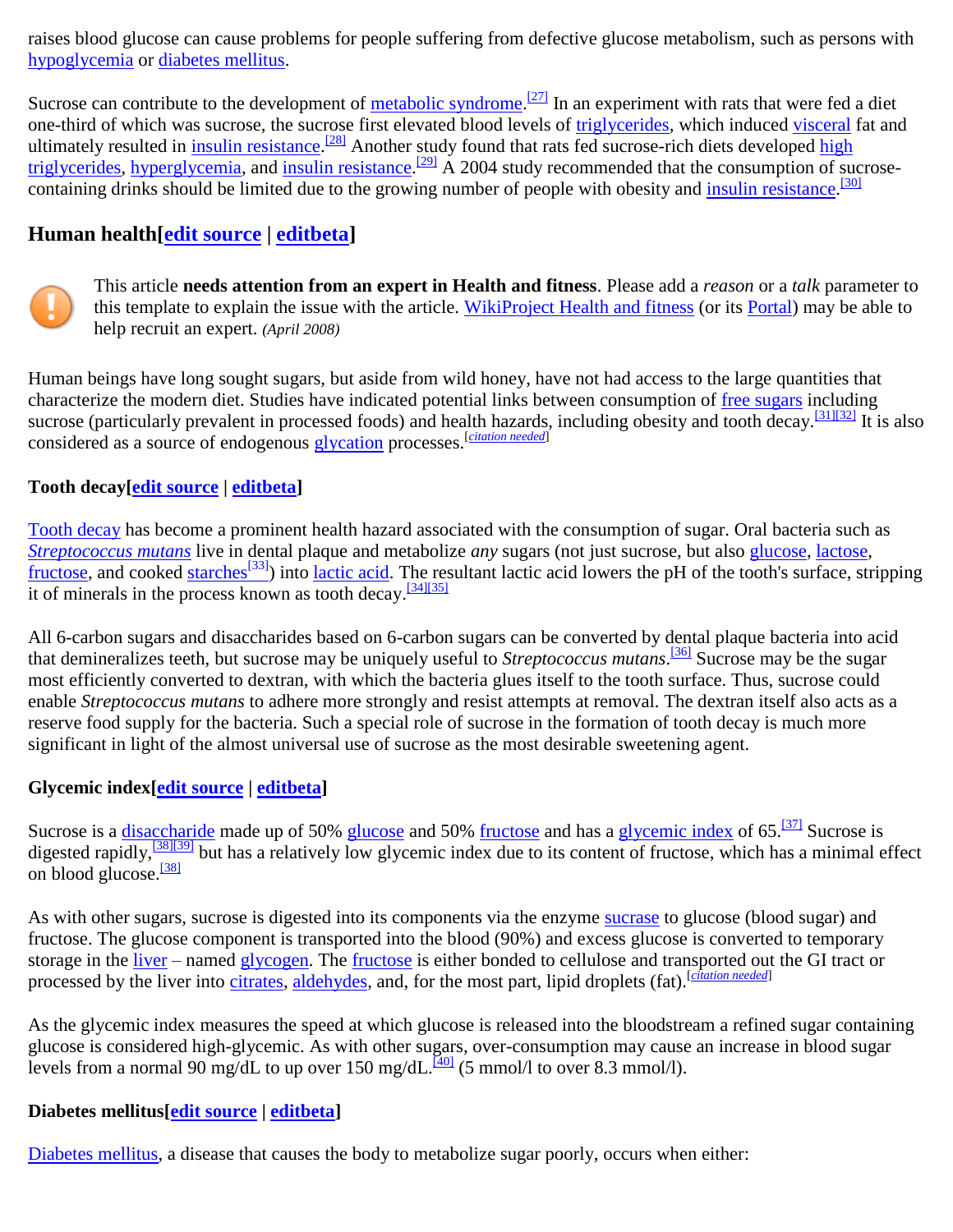- 1. the body attacks the cells producing insulin, the hormone that allows the metabolizing of sugar (Type 1 diabetes)
- 2. the body's cells exhibit impaired responses to [insulin](http://en.wikipedia.org/wiki/Insulin) (Type 2 diabetes).

When glucose builds up in the bloodstream, it can cause two problems:

- 1. in the short term, cells become starved for energy because they do not have access to the glucose
- 2. in the long term, frequent glucose build-up increases the acidity of the blood, damaging many of the body's organs, including the eyes, kidneys, nerves, and/or heart.

Authorities advise diabetics to avoid sugar-rich foods to prevent adverse reactions.<sup>[\[41\]](http://en.wikipedia.org/wiki/Table_sugar#cite_note-41)</sup>

### **Obesity[\[edit source](http://en.wikipedia.org/w/index.php?title=Sucrose&action=edit§ion=27) | [editbeta\]](http://en.wikipedia.org/w/index.php?title=Sucrose&veaction=edit§ion=27)**

The National Health and Nutrition Examination Survey I and their follow-on studies as part of a series indicate that the population in the United States has increased its proportion of energy consumption from carbohydrates and decreased its proportion from total fat while obesity has increased. This implies, along with the United Nations report cited below, that obesity may correlate better with sugar consumption than with fat consumption, and that reducing fat consumption while increasing sugar consumption actually increases the level of obesity. The following table summarizes this study (based on the proportion of energy intake from different food sources for US Adults 20–74 years old, as carried out by the U.S. Department of Health and Human Services, Centers for Disease Control and Prevention, National Center for Health Statistics, Hyattsville,  $MD^{[42]}$  $MD^{[42]}$  $MD^{[42]}$ :

|                   | Year Sex Carbohydrate Fat Protein Obesity |                   |  |
|-------------------|-------------------------------------------|-------------------|--|
| 1971 Male 42.4%   |                                           | 36.9% 16.5% 12.1% |  |
| 1971 Female 45.4% |                                           | 36.1% 16.9% 16.6% |  |
| 2000 Male 49.0%   |                                           | 32.8% 15.5% 27.7% |  |
| 2000 Female 51.6% |                                           | 32.8% 15.1% 34.0% |  |

Added sugar is not always evident in food products. While expected in desserts, candies, and soft drinks, it is also added to a wide range of non-sweet items such as potato chips, peanut butter, and soup.

A 2002 study conducted by the [U.S. National Academy of Sciences](http://en.wikipedia.org/wiki/United_States_National_Academy_of_Sciences) concluded that, due to discrepancies in data from different studies, it could not set a tolerable upper intake level, since "there is no clear and consistent association between increased intakes of added sugars and BMI." However, it explains that this may be due to the underreporting of the consumption of added sugars. (BMI, or ["body mass index,](http://en.wikipedia.org/wiki/Body_mass_index)" is a measure of weight and height used to estimate body fat.) $\frac{[43]}{[43]}$  $\frac{[43]}{[43]}$  $\frac{[43]}{[43]}$ 

### **Gout[\[edit source](http://en.wikipedia.org/w/index.php?title=Sucrose&action=edit§ion=28) | [editbeta\]](http://en.wikipedia.org/w/index.php?title=Sucrose&veaction=edit§ion=28)**

The occurrence of [gout](http://en.wikipedia.org/wiki/Gout) is connected with an excess production of uric acid. A diet rich in sucrose may lead to gout as it raises the level of insulin, which prevents excretion of uric acid from the body. As the concentration of uric acid in the body increases, so does the concentration of uric acid in the joint liquid and beyond a critical concentration, the uric acid begins to precipitate into crystals. Researchers have implicated sugary drinks high in fructose in a surge in cases of  $g$ out. $\frac{[44][45]}{[46]}$  $\frac{[44][45]}{[46]}$  $\frac{[44][45]}{[46]}$ 

### **UN dietary recommendation[\[edit source](http://en.wikipedia.org/w/index.php?title=Sucrose&action=edit§ion=29) | [editbeta\]](http://en.wikipedia.org/w/index.php?title=Sucrose&veaction=edit§ion=29)**

In 2003, four [United Nations](http://en.wikipedia.org/wiki/United_Nations) agencies (including the [World Health Organization](http://en.wikipedia.org/wiki/World_Health_Organization) and the [Food and Agriculture](http://en.wikipedia.org/wiki/Food_and_Agriculture_Organization)  [Organization\)](http://en.wikipedia.org/wiki/Food_and_Agriculture_Organization) commissioned a report compiled by a panel of 30 international experts. The panel stated that the total of free sugars (all monosaccharides and disaccharides added to foods by manufacturers, cooks or consumers, plus sugars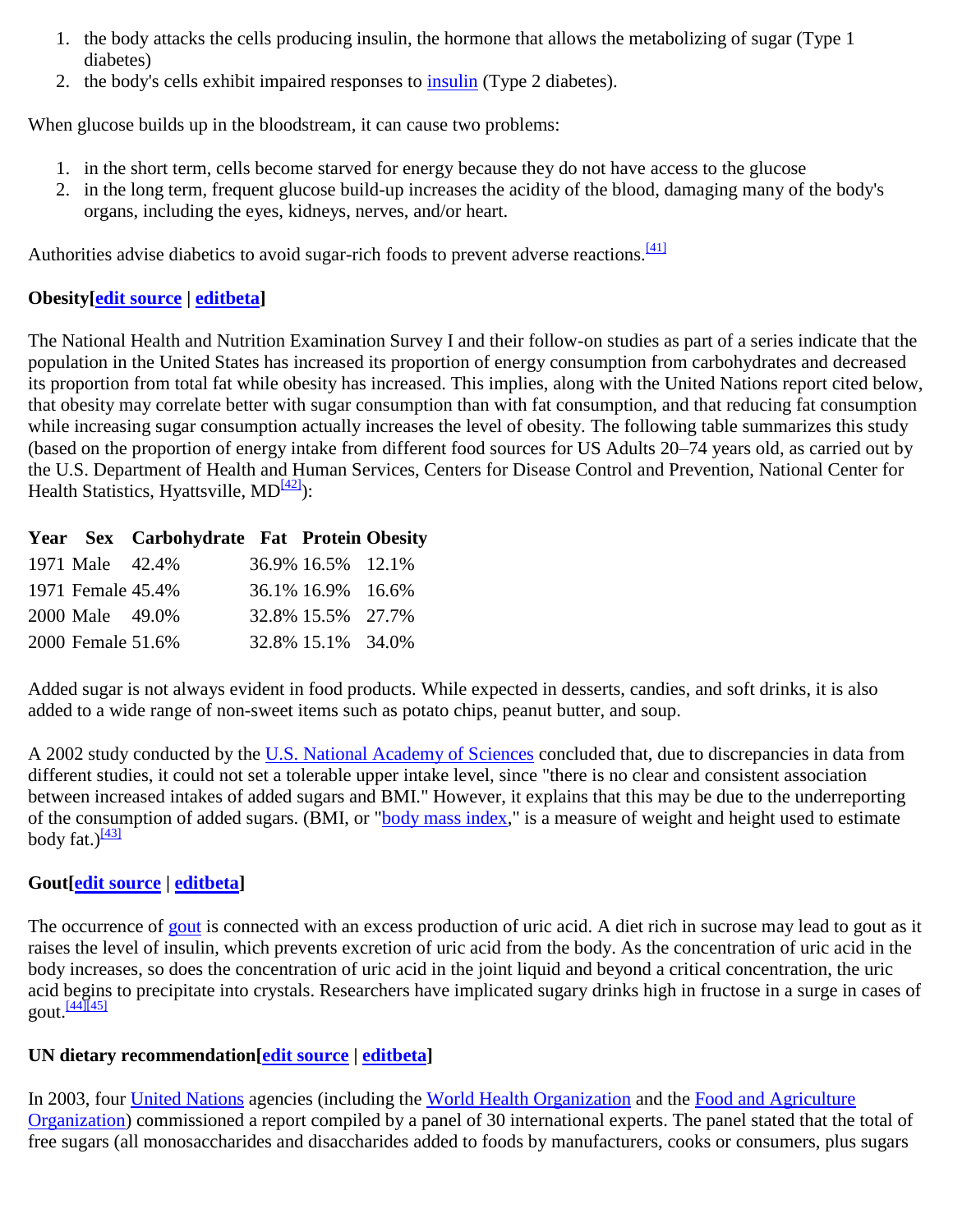naturally present in honey, syrups, and fruit juices) should not account for more than 10% of the [energy](http://en.wikipedia.org/wiki/Energy) intake of a healthy diet, while [carbohydrates](http://en.wikipedia.org/wiki/Carbohydrate) in total should represent between 55% and 75% of the energy intake.<sup>[\[46\]](http://en.wikipedia.org/wiki/Table_sugar#cite_note-46)</sup>

### **Ethical concerns[\[edit source](http://en.wikipedia.org/w/index.php?title=Sucrose&action=edit§ion=30) | [editbeta\]](http://en.wikipedia.org/w/index.php?title=Sucrose&veaction=edit§ion=30)**

The sugar refining industry often uses [bone char](http://en.wikipedia.org/wiki/Bone_char) [\(calcinated](http://en.wikipedia.org/wiki/Calcinated) animal bones) for decolorizing. [\[47\]\[48\]](http://en.wikipedia.org/wiki/Table_sugar#cite_note-47) About 25% of sugar produced in the U.S. is processed using bone char as a filter, the remainder being processed with [activated carbon.](http://en.wikipedia.org/wiki/Activated_carbon) As bone char does not seem to remain in finished sugar, Jewish religious leaders consider sugar filtered through it to be [pareve](http://en.wikipedia.org/wiki/Pareve) and therefore [kosher.](http://en.wikipedia.org/wiki/Kosher) In contrast, Muslims consider filtered sugar to be [haraam](http://en.wikipedia.org/wiki/Haraam) because the animals may have been improperly slaughtered or bone char may contain pork remains.<sup>[\[48\]](http://en.wikipedia.org/wiki/Table_sugar#cite_note-VegetarianJournal-48)</sup>

# **Trade and economics[\[edit source](http://en.wikipedia.org/w/index.php?title=Sucrose&action=edit§ion=31) | [editbeta\]](http://en.wikipedia.org/w/index.php?title=Sucrose&veaction=edit§ion=31)**

One of the most widely-traded commodities in the world throughout history, sugar accounts for around 2% of the global dry cargo market.[*[citation needed](http://en.wikipedia.org/wiki/Wikipedia:Citation_needed)*] International sugar prices show great volatility, ranging from around 3 to over 60 cents per pound in the past 50 years. About 100 of the world's 180 countries produce sugar from beet or cane, a few more refine raw sugar to produce white sugar, and all countries consume sugar. Consumption of sugar ranges from around 3 kilograms per person per annum in Ethiopia to around 40 kg/person/yr in Belgium.[*[citation needed](http://en.wikipedia.org/wiki/Wikipedia:Citation_needed)*] Consumption per capita rises with income per capita until it reaches a plateau of around 35 kg per person per year in middle income countries.

Many countries subsidize sugar production heavily. The European Union, the United States, Japan, and many developing countries subsidize domestic production and maintain high tariffs on imports. Sugar prices in these countries have often exceeded prices on the international market by up to three times; today, with world market sugar futures prices currently strong, such prices typically exceed world prices by two times.



#### 모 World raw sugar price from 1960 to 2006

Within international trade bodies, especially in the [World Trade Organization,](http://en.wikipedia.org/wiki/World_Trade_Organization) the ["G20"](http://en.wikipedia.org/wiki/G20_developing_nations) countries led by Brazil have long argued that, because these sugar markets in essence exclude cane sugar imports, the G20 sugar producers receive lower prices than they would under [free trade.](http://en.wikipedia.org/wiki/Free_trade) While both the [European Union](http://en.wikipedia.org/wiki/European_Union) and United States maintain trade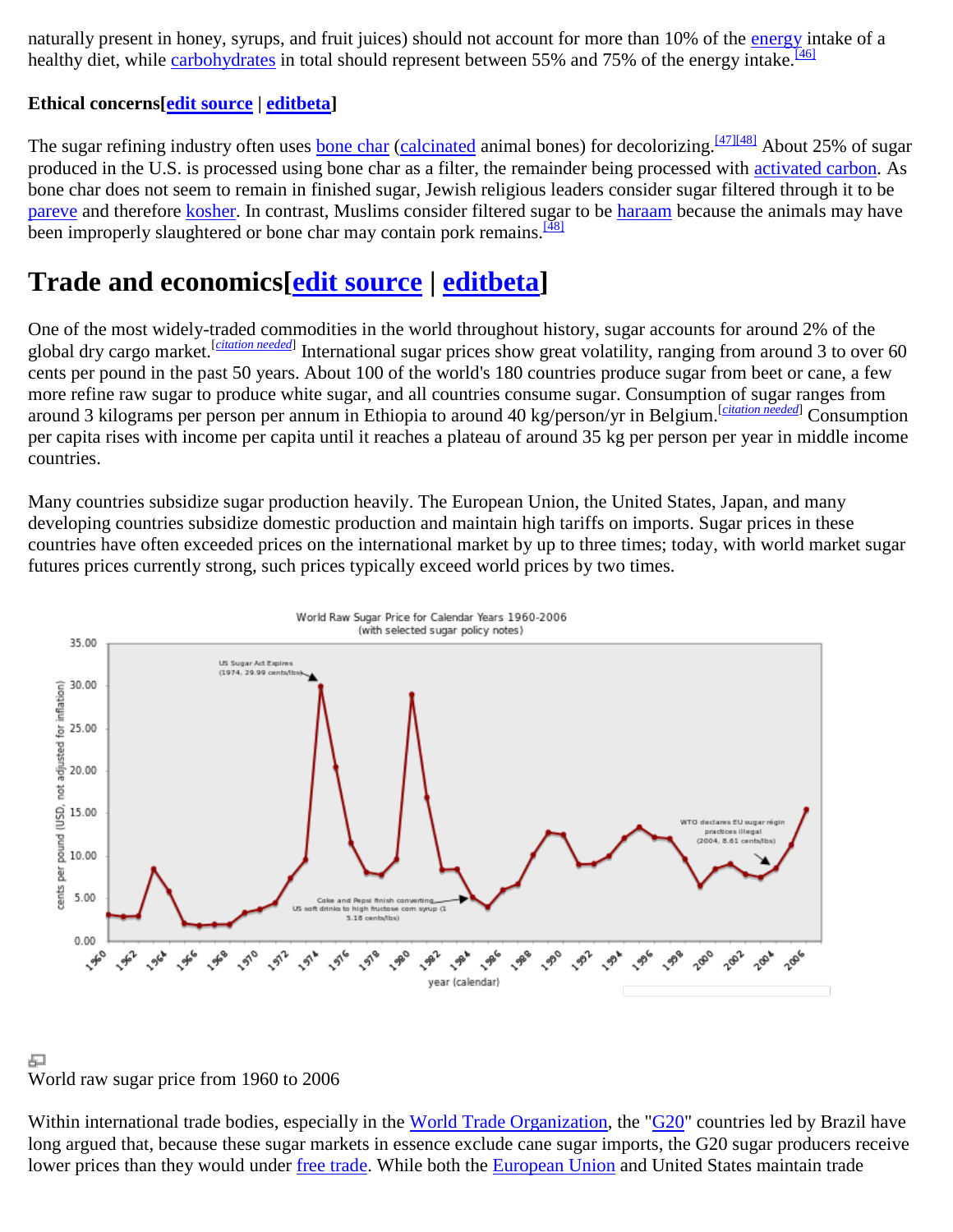agreements whereby certain developing and [less developed countries](http://en.wikipedia.org/wiki/Less_developed_country) (LDCs) can sell certain quantities of sugar into their markets, free of the usual import tariffs, countries outside these preferred trade régimes have complained that these arrangements violate the ["most favoured nation"](http://en.wikipedia.org/wiki/Most_favoured_nation) principle of international trade. This has led to numerous tariffs and levies in the past.

In 2004, the [WTO](http://en.wikipedia.org/wiki/World_Trade_Organization) sided with a group of cane sugar exporting nations (led by Brazil and Australia) and ruled the EU sugar-régime and the accompanying ACP-EU Sugar Protocol (whereby a group of African, Caribbean, and Pacific countries receive preferential access to the European sugar market) illegal.<sup>[\[49\]](http://en.wikipedia.org/wiki/Table_sugar#cite_note-49)</sup> In response to this and to other rulings of the WTO, and owing to internal pressures on the EU sugar-régime, the European Commission proposed on 22 June 2005 a radical reform of the EU sugar-régime, cutting prices by 39% and eliminating all EU sugar exports.<sup>[\[50\]](http://en.wikipedia.org/wiki/Table_sugar#cite_note-50)</sup> The African, Caribbean, Pacific and [least developed country](http://en.wikipedia.org/wiki/Least_developed_country) sugar exporters reacted with dismay to the EU sugar proposals.<sup>[\[51\]](http://en.wikipedia.org/wiki/Table_sugar#cite_note-51)</sup> On 25 November 2005, the Council of the EU agreed to cut EU sugar prices by 36% as from 2009. In  $2007$ , it seemed<sup>[\[52\]](http://en.wikipedia.org/wiki/Table_sugar#cite_note-52)</sup> that the <u>U.S. Sugar Program</u> could become the next target for reform. However, some commentators expected heavy lobbying from the U.S. sugar industry, which donated \$2.7 million to US House and US Senate incumbents in the 2006 US election, more than any other group of US food-growers.<sup>[\[53\]](http://en.wikipedia.org/wiki/Table_sugar#cite_note-53)</sup> Especially prominent lobbyists include [The Fanjul Brothers,](http://en.wikipedia.org/wiki/The_Fanjul_Brothers) so-called "sugar barons" who made the single largest individual contributions of [soft](http://en.wikipedia.org/wiki/Soft_money)  [money](http://en.wikipedia.org/wiki/Soft_money) to both the Democratic and Republican parties in the political system of the United States of America.<sup>[\[54\]\[55\]](http://en.wikipedia.org/wiki/Table_sugar#cite_note-54)</sup>

Small quantities of sugar, especially specialty grades of sugar, reach the market as ['fair trade'](http://en.wikipedia.org/wiki/Fair_trade) commodities; the fair [trade](http://en.wikipedia.org/wiki/Fair_trade) system produces and sells these products with the understanding that a larger-than-usual fraction of the revenue will support small farmers in the developing world. However, whilst the Fairtrade Foundation offers a premium of \$60.00 per tonne to small farmers for sugar branded as "Fairtrade", <sup>[\[56\]](http://en.wikipedia.org/wiki/Table_sugar#cite_note-56)</sup> government schemes such the U.S. Sugar Program and the [ACP Sugar Protocol](http://en.wikipedia.org/w/index.php?title=ACP_Sugar_Protocol&action=edit&redlink=1) offer premiums of around \$400.00 per tonne above world market prices. However, the EU announced on 14 September 2007 that it had offered "to eliminate all duties and quotas on the import of sugar into the EU".<sup>[\[57\]](http://en.wikipedia.org/wiki/Table_sugar#cite_note-57)</sup>

The [US Sugar Association](http://en.wikipedia.org/w/index.php?title=US_Sugar_Association&action=edit&redlink=1) has launched a campaign to promote sugar over artificial substitutes. The Association now aggressively challenges many common beliefs regarding negative side-effects of sugar consumption. The campaign aired a high-profile television commercial during the 2007 [Primetime Emmy Awards](http://en.wikipedia.org/wiki/Primetime_Emmy_Awards) on FOX Television. The Sugar Association uses the trademark tagline "Sugar: sweet by nature."<sup>[\[58\]](http://en.wikipedia.org/wiki/Table_sugar#cite_note-58)</sup>

# **References[\[edit source](http://en.wikipedia.org/w/index.php?title=Sucrose&action=edit§ion=32) | [editbeta\]](http://en.wikipedia.org/w/index.php?title=Sucrose&veaction=edit§ion=32)**

- 1. **[^](http://en.wikipedia.org/wiki/Table_sugar#cite_ref-ICSC_1-0)** *[Sucrose](http://www.inchem.org/documents/icsc/icsc/eics1507.htm)*, International Chemical Safety Card 1507, Geneva: International Programme on Chemical Safety, November 2003
- 2. $\sqrt{a} \cdot \frac{b}{c}$  $\sqrt{a} \cdot \frac{b}{c}$  $\sqrt{a} \cdot \frac{b}{c}$  $\sqrt{a} \cdot \frac{b}{c}$  $\sqrt{a} \cdot \frac{b}{c}$  ["Sugar: World Markets and Trade".](http://www.fas.usda.gov/htp/sugar/2011/Nov2011sugar.pdf) United States Department of Agriculture. November 2011.
- 3. **[^](http://en.wikipedia.org/wiki/Table_sugar#cite_ref-3)** Beevers, C. A.; McDonald, T. R. R.; Robertson, J. H. and Stern, F. (1952). "The crystal structure of sucrose". *Acta Cryst* **5** (5): 689– 690. [doi](http://en.wikipedia.org/wiki/Digital_object_identifier)[:10.1107/S0365110X52001908.](http://dx.doi.org/10.1107%2FS0365110X52001908)
- 4. **[^](http://en.wikipedia.org/wiki/Table_sugar#cite_ref-4)** Hynes, R. C.; Le Page, Y. (1991). "Sucrose, a convenient test crystal for absolute structures". *Journal of Applied Crystallography* **24** (4): 352. [doi](http://en.wikipedia.org/wiki/Digital_object_identifier)[:10.1107/S0021889891002492.](http://dx.doi.org/10.1107%2FS0021889891002492)
- 5. **[^](http://en.wikipedia.org/wiki/Table_sugar#cite_ref-5)** ["Sucrase",](http://www.britannica.com/EBchecked/topic/571354/sucrase) *Encyclopædia Britannica Online*
- 6. **[^](http://en.wikipedia.org/wiki/Table_sugar#cite_ref-Lemieux_6-0)** [Lemieux, R. U.;](http://en.wikipedia.org/wiki/Raymond_Lemieux) Huber, G. (1953). "A chemical synthesis of sucrose". *J. Am. Chem. Soc.* **75** (16): 4118. [doi](http://en.wikipedia.org/wiki/Digital_object_identifier)[:10.1021/ja01112a545.](http://dx.doi.org/10.1021%2Fja01112a545)
- 7. $\sqrt{4}$  *[b](http://en.wikipedia.org/wiki/Table_sugar#cite_ref-britain1_7-1)* ["Forced Labour".](http://www.nationalarchives.gov.uk/pathways/blackhistory/india/forced.htm) The National Archives, Government of the United Kingdom. 2010.
- 8. $\wedge^{\underline{a} \underline{b}}$  $\wedge^{\underline{a} \underline{b}}$  $\wedge^{\underline{a} \underline{b}}$  Rolph, George (1873). *[Something about sugar: its history, growth, manufacture and distribution](http://www.archive.org/details/somethingaboutsu00rolprich)*.
- 9. **[^](http://en.wikipedia.org/wiki/Table_sugar#cite_ref-Adas_9-0)** Adas, Michael (2001). *[Agricultural and Pastoral Societies in Ancient and Classical History](http://books.google.com/books?id=qcSsoJ0IXawC&pg=PA311)*. Temple University Press[. ISBN 1-](http://en.wikipedia.org/wiki/Special:BookSources/1566398320) [56639-832-0.](http://en.wikipedia.org/wiki/Special:BookSources/1566398320) p. 311.
- 10. **[^](http://en.wikipedia.org/wiki/Table_sugar#cite_ref-10)** ["Sugarcane: Saccharum Offcinarum".](http://www.usaid.gov/locations/latin_america_caribbean/environment/docs/ag&environ/Sugarcane.pdf) USAID, Govt of United States. 2006. p. 7.1.
- 11. $\sqrt{a} \cdot \frac{b}{2}$  $\sqrt{a} \cdot \frac{b}{2}$  $\sqrt{a} \cdot \frac{b}{2}$  Mintz, Sidney (1986). *Sweetness and Power: The Place of Sugar in Modern History*. Penguin. **ISBN [978-0-14-009233-2.](http://en.wikipedia.org/wiki/Special:BookSources/978-0-14-009233-2)**
- 12. **[^](http://en.wikipedia.org/wiki/Table_sugar#cite_ref-12)** Lai, Walton (1993). *Indentured labor, Caribbean sugar: Chinese and Indian migrants to the British West Indies, 1838–1918*. [ISBN](http://en.wikipedia.org/wiki/International_Standard_Book_Number) [978-0-8018-7746-9.](http://en.wikipedia.org/wiki/Special:BookSources/978-0-8018-7746-9)
- 13. **[^](http://en.wikipedia.org/wiki/Table_sugar#cite_ref-13)** Vertovik, Steven (1995). Cohen, Robin, ed. *The Cambridge survey of world migration*. pp. 57–68[. ISBN](http://en.wikipedia.org/wiki/International_Standard_Book_Number) [978-0-521-44405-7.](http://en.wikipedia.org/wiki/Special:BookSources/978-0-521-44405-7)
- 14. **[^](http://en.wikipedia.org/wiki/Table_sugar#cite_ref-14)** Laurence, K (1994). *A Question of Labour: Indentured Immigration Into Trinidad & British Guiana, 1875–1917*. St Martin's Press. [ISBN](http://en.wikipedia.org/wiki/International_Standard_Book_Number) [978-0-312-12172-3.](http://en.wikipedia.org/wiki/Special:BookSources/978-0-312-12172-3)
- 15. **[^](http://en.wikipedia.org/wiki/Table_sugar#cite_ref-15)** ["St. Lucia's Indian Arrival Day".](http://repeatingislands.com/2009/05/07/st-lucia’s-indian-arrival-day/) Caribbean Repeating Islands. 2009-05-07.
- 16. **[^](http://en.wikipedia.org/wiki/Table_sugar#cite_ref-16)** ["Indian indentured labourers".](http://www.nationalarchives.gov.uk/records/research-guides/indian-indentured-labour.htm) The National Archives, Government of the United Kingdom. 2010.
- 17. **[^](http://en.wikipedia.org/wiki/Table_sugar#cite_ref-agrisugar1_17-0)** ["Agribusiness Handbook: Sugar beet white sugar".](http://www.eastagri.org/publications/pub_docs/4_Sugar_web.pdf) Food and Agriculture Organization, United Nations. 2009.
- 18. $\sqrt{4}$  **F**<su[b](http://en.wikipedia.org/wiki/Table_sugar#cite_ref-faostat.fao.org_18-1)>cood</sub> and Agriculture Organization of the United Nations. Faostat.fao.org (2011-05-17). Retrieved on 2011-11-18.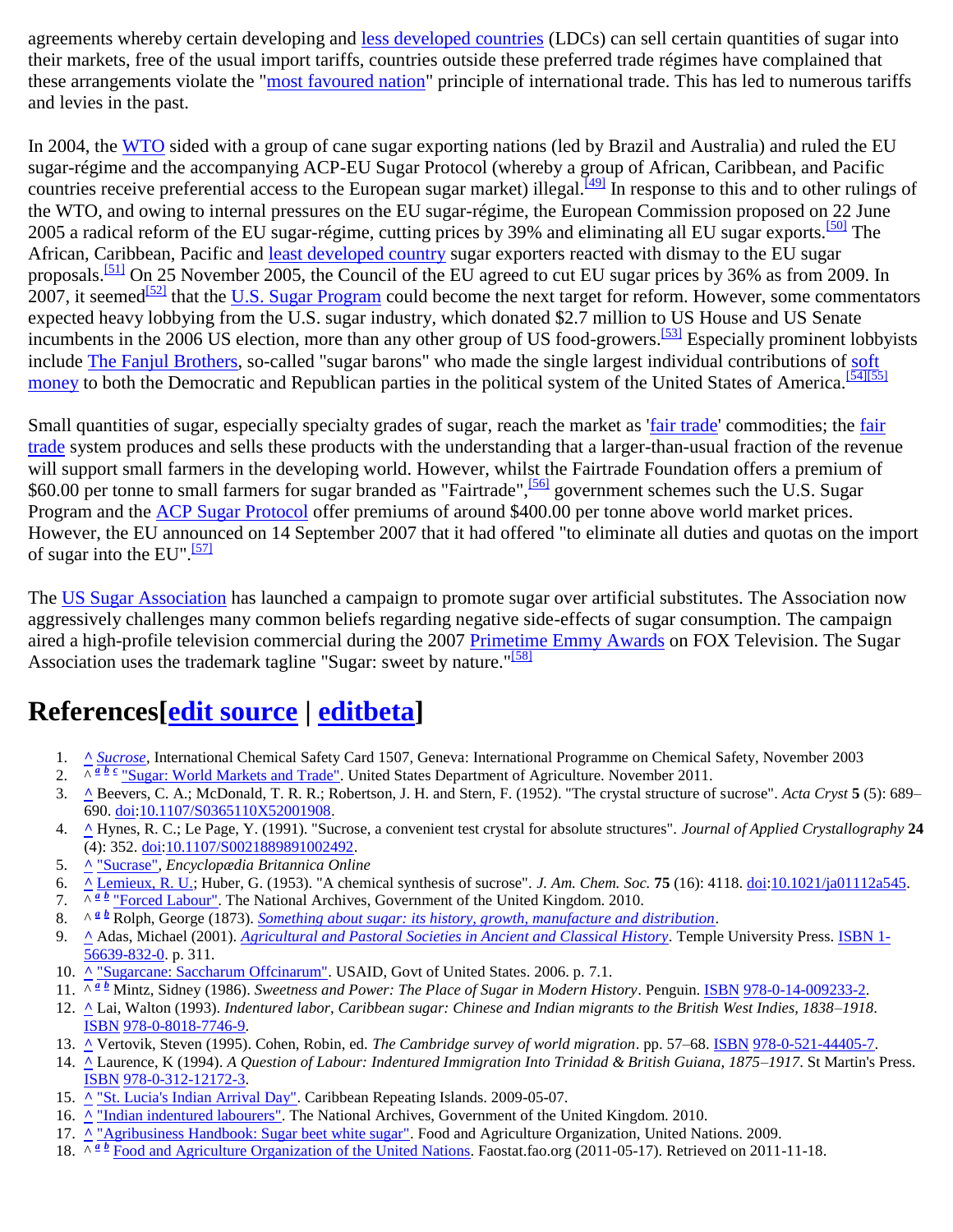- 19. **[^](http://en.wikipedia.org/wiki/Table_sugar#cite_ref-19)** Miraski, Benjamin (June 5, 2008). ["Sugar's money, influence continue to plague domestic candy companies".](http://news.medill.northwestern.edu/chicago/news.aspx?id=92869) Medill Reports.
- 20. **[^](http://en.wikipedia.org/wiki/Table_sugar#cite_ref-20)** Bolling, Suarez, Christine, Nydia R. ["The Brazilian Sugar Industry: Recent Developments".](http://www.ers.usda.gov/briefing/brazil/braziliansugar.pdf) *Brazil, sugarcane, sugar, ethanol, production, exports, prices*. USDA. Retrieved 11/10/11.
- 21. **[^](http://en.wikipedia.org/wiki/Table_sugar#cite_ref-21)** [January 2010 Newsletter,](http://ibstreatmentcenter.com/Newsletters/Jan10.pdf) IBS Treatment Center
- 22. $\sqrt{\alpha} \frac{b}{\omega}$  $\sqrt{\alpha} \frac{b}{\omega}$  $\sqrt{\alpha} \frac{b}{\omega}$  [Sugar Crystal Challenge.](http://www.tryengineering.org/lessons/sugarnano.pdf) IEEE
- 23. **[^](http://en.wikipedia.org/wiki/Table_sugar#cite_ref-23)** The [Oxford English Dictionary](http://en.wikipedia.org/wiki/Oxford_English_Dictionary) classifies both spellings as correct, but "castor" used to prevail.
- 24. **[^](http://en.wikipedia.org/wiki/Table_sugar#cite_ref-Taubes_24-0)** Taubes, Gary. (April 13, 2011). [Is Sugar Toxic?.](http://www.nytimes.com/2011/04/17/magazine/mag-17Sugar-t.html?_r=1&ref=general&src=me&pagewanted=all) *The New York Times*.
- 25. **[^](http://en.wikipedia.org/wiki/Table_sugar#cite_ref-25)** Gray GM (1971). "Intestinal Digestion and Maldigestion of Dietary Carbohydrate". *Annual Review of Medicine* **22**: 391–404. [doi](http://en.wikipedia.org/wiki/Digital_object_identifier)[:10.1146/annurev.me.22.020171.002135.](http://dx.doi.org/10.1146%2Fannurev.me.22.020171.002135) [PMID](http://en.wikipedia.org/wiki/PubMed_Identifier) [4944426.](http://www.ncbi.nlm.nih.gov/pubmed/4944426)
- 26. **[^](http://en.wikipedia.org/wiki/Table_sugar#cite_ref-26)** Kaneko J.J. (2008) ["Carbohydrate metabolism and its diseases",](http://books.google.com/books?id=spsD4WQbL0QC&pg=PA46) p. 46 in Kaneko J.J., Harvey J.W., Bruss M.L. (eds.) *Clinical Biochemistry of Domestic Animals,* San Diego, CA: Academic Press, ISBN 012370491.
- 27. **[^](http://en.wikipedia.org/wiki/Table_sugar#cite_ref-27)** Alexander Aguilera, Alfonso; Hernández Díaz, Guillermo; Lara Barcelata, Martín; Angulo Guerrero, Ofelia; Oliart Ros, Rosa M. (2004). "Effects of fish oil on hypertension, plasma lipids, and tumor necrosis factor-alpha in rats with sucrose-induced metabolic syndrome". *J. Nutr. Biochem.* **15** (6): 350–57[. doi](http://en.wikipedia.org/wiki/Digital_object_identifier)[:10.1016/j.jnutbio.2003.12.008.](http://dx.doi.org/10.1016%2Fj.jnutbio.2003.12.008) [PMID](http://en.wikipedia.org/wiki/PubMed_Identifier) [15157941.](http://www.ncbi.nlm.nih.gov/pubmed/15157941)
- 28. **[^](http://en.wikipedia.org/wiki/Table_sugar#cite_ref-28)** Fukuchi, Satoshi; Hamaguchi, Kazuyuki; Seike, Masataka; Himeno, Katsuro; Sakata, Toshiie; Yoshimatsu, Hironobu (2004). "Role of Fatty Acid Composition in the Development of Metabolic Disorders in Sucrose-Induced Obese Rats". *Exp. Biol. Med.* **229** (6): 486–93. [PMID](http://en.wikipedia.org/wiki/PubMed_Identifier) [15169967.](http://www.ncbi.nlm.nih.gov/pubmed/15169967)
- 29. **[^](http://en.wikipedia.org/wiki/Table_sugar#cite_ref-29)** Lombardo, Y. B.; Drago, S.; Chicco, A.; Fainstein-Day, P.; Gutman, R.; Gagliardino, J. J.; Gomez Dumm, C. L. (1996). "Long-term administration of a sucrose-rich diet to normal rats: relationship between metabolic and hormonal profiles and morphological changes in the endocrine pancreas". *Metabolism* **45** (12): 1527–32. [doi](http://en.wikipedia.org/wiki/Digital_object_identifier)[:10.1016/S0026-0495\(96\)90183-3.](http://dx.doi.org/10.1016%2FS0026-0495%2896%2990183-3) [PMID](http://en.wikipedia.org/wiki/PubMed_Identifier) [8969287.](http://www.ncbi.nlm.nih.gov/pubmed/8969287)
- 30. **[^](http://en.wikipedia.org/wiki/Table_sugar#cite_ref-30)** Ten, Svetlana; MacLaren, Noel (2004). "Insulin resistance syndrome in children". *J. Clin. Endocrinol. Metab.* **89** (6): 2526–39. [doi](http://en.wikipedia.org/wiki/Digital_object_identifier)[:10.1210/jc.2004-0276.](http://dx.doi.org/10.1210%2Fjc.2004-0276) [PMID](http://en.wikipedia.org/wiki/PubMed_Identifier) [15181020.](http://www.ncbi.nlm.nih.gov/pubmed/15181020)
- 31. **[^](http://en.wikipedia.org/wiki/Table_sugar#cite_ref-31)** Joint WHO/FAO Expert Consultation, 2003[, "WHO Technical Report Series 916 Diet, Nutrition and the Prevention of Chronic](http://www.who.int/dietphysicalactivity/publications/trs916/en/)  [Diseases",](http://www.who.int/dietphysicalactivity/publications/trs916/en/) Geneva
- 32. **[^](http://en.wikipedia.org/wiki/Table_sugar#cite_ref-32)** Moynihan, Paula; Petersen, Poul Erik (2007). "Diet, nutrition and the prevention of dental diseases". *Public Health Nutrition* **7**. [doi](http://en.wikipedia.org/wiki/Digital_object_identifier)[:10.1079/PHN2003589.](http://dx.doi.org/10.1079%2FPHN2003589)
- 33. **[^](http://en.wikipedia.org/wiki/Table_sugar#cite_ref-33)** ["What causes tooth decay?".](http://www.animated-teeth.com/tooth_decay/t2_tooth_decay_caries.htm) Animated-teeth.com. Retrieved 2010-05-05.
- 34. **[^](http://en.wikipedia.org/wiki/Table_sugar#cite_ref-34)** [Tooth Decay.](http://www.elmhurst.edu/~chm/vchembook/548toothdecay.html) Elmhurst.edu. Retrieved on 2011-11-18.
- 35. **[^](http://en.wikipedia.org/wiki/Table_sugar#cite_ref-35)** [What causes tooth decay?.](http://www.animated-teeth.com/tooth_decay/t2_tooth_decay_caries.htm) Animated-teeth.com. Retrieved on 2011-11-18.
- 36. **[^](http://en.wikipedia.org/wiki/Table_sugar#cite_ref-36)** Tanzer, JM (1979 Aug). ["Essential dependence of smooth surface caries on, and augmentation of fissure caries by, sucrose and](http://www.ncbi.nlm.nih.gov/pmc/articles/PMC443577)  [Streptococcus mutans infection".](http://www.ncbi.nlm.nih.gov/pmc/articles/PMC443577) *Infection and immunity* **25** (2): 526–31. [PMC](http://en.wikipedia.org/wiki/PubMed_Central) [443577.](http://www.ncbi.nlm.nih.gov/pmc/articles/PMC443577) [PMID](http://en.wikipedia.org/wiki/PubMed_Identifier) [489122.](http://www.ncbi.nlm.nih.gov/pubmed/489122)
- 37. **[^](http://en.wikipedia.org/wiki/Table_sugar#cite_ref-37)** Wolever, Thomas M. S. (2006). *[The Glycaemic Index: A Physiological Classification of Dietary Carbohydrate](http://books.google.com/books?id=_UkSoDwCN80C&pg=PA65)*. CABI. p. 64. [ISBN](http://en.wikipedia.org/wiki/International_Standard_Book_Number) [9781845930523.](http://en.wikipedia.org/wiki/Special:BookSources/9781845930523)
- 38. ^*<sup>a</sup> [b](http://en.wikipedia.org/wiki/Table_sugar#cite_ref-wolever_38-1)* Wolever, Thomas M. S. (2006). *[The Glycaemic Index: A Physiological Classification of Dietary Carbohydrate](http://books.google.com/books?id=_UkSoDwCN80C&pg=PA65)*. CABI. p. 65. [ISBN](http://en.wikipedia.org/wiki/International_Standard_Book_Number) [9781845930523.](http://en.wikipedia.org/wiki/Special:BookSources/9781845930523)
- 39. **[^](http://en.wikipedia.org/wiki/Table_sugar#cite_ref-39)** Food and nutrition board, institute of medicine of the national academies (2005). *[Dietary reference intakes for energy,](http://www.nap.edu/openbook.php?record_id=10490&page=323)  [carbohydrate, fiber, fat, fatty acids, cholesterol, protein, and amino acids \(macronutrients\)](http://www.nap.edu/openbook.php?record_id=10490&page=323)*. National Academies Press. p. 323.
- 40. **[^](http://en.wikipedia.org/wiki/Table_sugar#cite_ref-40)** Baschetti, R (2004). "Evolutionary legacy: form of ingestion, not quantity, is the key factor in producing the effects of sugar on human health". *Medical hypotheses* **63** (6): 933–8. [doi](http://en.wikipedia.org/wiki/Digital_object_identifier)[:10.1016/j.mehy.2004.07.018.](http://dx.doi.org/10.1016%2Fj.mehy.2004.07.018) [PMID](http://en.wikipedia.org/wiki/PubMed_Identifier) [15504559.](http://www.ncbi.nlm.nih.gov/pubmed/15504559)
- 41. **[^](http://en.wikipedia.org/wiki/Table_sugar#cite_ref-41)** [What I need to know about Eating and Diabetes.](http://diabetes.niddk.nih.gov/dm/pubs/eating_ez/) Diabetes.niddk.nih.gov. Retrieved on 2011-11-18.
- 42. **[^](http://en.wikipedia.org/wiki/Table_sugar#cite_ref-42)** [National Health and Nutrition Examination Survey.](http://www.cdc.gov/nchs/nhanes.htm) Cdc.gov. Retrieved on 2011-11-18.
- 43. *<u>[^](http://en.wikipedia.org/wiki/Table_sugar#cite_ref-43) [Dietary reference intakes: guiding principles for nutrition labeling and fortification](http://books.google.com/?id=XzjYhuCGrL0C&printsec=frontcover)</u>. National Academies Press. 2004. ISBN [0-309-](http://en.wikipedia.org/wiki/Special:BookSources/0-309-09132-2)* [09132-2.](http://en.wikipedia.org/wiki/Special:BookSources/0-309-09132-2)
- 44. **[^](http://en.wikipedia.org/wiki/Table_sugar#cite_ref-44)** [Gout surge blamed on sweet drinks,](http://news.bbc.co.uk/2/hi/health/7219473.stm) BBC News, 1 February 2008
- 45. **[^](http://en.wikipedia.org/wiki/Table_sugar#cite_ref-45)** Magidenko, Leonid (2007-07-30). ["Nutrients for Gout –](http://web.archive.org/web/20090223191342/http:/www.abcvitaminslife.com/HealthFacts/Article429.aspx) good and bad". ABCVitaminsLife.com. Retrieved 2010-05-05.
- 46. **[^](http://en.wikipedia.org/wiki/Table_sugar#cite_ref-46)** See table 6, p. 56 of the WHO Technical Report Series 916, *[Diet, Nutrition and the Prevention of Chronic Diseases](http://www.fao.org/docrep/005/AC911E/ac911e07.htm#bm07.1.3)*
- 47. **[^](http://en.wikipedia.org/wiki/Table_sugar#cite_ref-47)** [The Great Sugar Debate: Is it Vegan?.](http://www.vegfamily.com/articles/sugar.htm) Vegfamily.com. Retrieved on 2011-11-18.
- 48. ^*<sup>a</sup> [b](http://en.wikipedia.org/wiki/Table_sugar#cite_ref-VegetarianJournal_48-1)* Yacoubou, MS, Jeanne (2007)[. "Is Your Sugar Vegan? An Update on Sugar Processing Practices"](https://www.vrg.org/journal/vj2007issue4/vj2007issue4.pdf) (PDF). *Vegetarian Journal* (Baltimore, MD: The Vegetarian Resource Group) **26** (4): 16–20. Retrieved 2007-04-04.
- 49. **[^](http://en.wikipedia.org/wiki/Table_sugar#cite_ref-49)** EC [Export subsidies on sugar.](http://www.wto.org/english/tratop_e/dispu_e/cases_e/1pagesum_e/ds266sum_e.pdf) (PDF). wto.org. Retrieved on 2011-11-18.
- 50. **[^](http://en.wikipedia.org/wiki/Table_sugar#cite_ref-50)** [Agriculture –](http://ec.europa.eu/agriculture/markets/sugar/index_en.htm) Sugar. Ec.europa.eu (2004-07-14). Retrieved on 2011-11-18.
- 51. **[^](http://en.wikipedia.org/wiki/Table_sugar#cite_ref-51)** [The Fiji Communiqué on Sugar.](http://web.archive.org/web/20110724224300/http:/www.acpsec.org/en/trade/sugar/fiji_sugar_communique_e.htm) ACP Group of States. Acpsec.org (2007-05-03). Retrieved on 2011-11-18.
- 52. **[^](http://en.wikipedia.org/wiki/Table_sugar#cite_ref-52)** [International Sugar Trade Coalition.](http://www.sugarcoalition.org/) Sugarcoalition.org. Retrieved on 2011-11-18.
- 53. **[^](http://en.wikipedia.org/wiki/Table_sugar#cite_ref-53)** *[New York Times](http://en.wikipedia.org/wiki/New_York_Times)*, October 18, 2007[, Seeing Sugar's Future in Fuel](http://www.nytimes.com/2007/10/18/business/18sugar.html)
- 54. **[^](http://en.wikipedia.org/wiki/Table_sugar#cite_ref-54)** *[New York Times](http://en.wikipedia.org/wiki/New_York_Times)*, November 11, 2003[, America's Sugar Daddies](http://www.nytimes.com/2003/11/29/opinion/29SAT1.html)
- 55. **[^](http://en.wikipedia.org/wiki/Table_sugar#cite_ref-55)** ["Sugar Daddie\\$".](http://www.motherjones.com/news/special_reports/coinop_congress/97mojo_400/boller.html) Mother Jones. 1997-05-01. Retrieved 2010-05-05.
- 56. **[^](http://en.wikipedia.org/wiki/Table_sugar#cite_ref-56)** [Sugar.](http://www.fairtrade.net/sugar.html) FLO (Fairtrade Labelling Organizations International)
- 57. **[^](http://en.wikipedia.org/wiki/Table_sugar#cite_ref-57)** [European Commission –](http://ec.europa.eu/trade/issues/bilateral/regions/acp/pr140907_en.htm) External Trade Trade Issues. Ec.europa.eu (2010-05-06). Retrieved on 2011-11-18.
- 58. **[^](http://en.wikipedia.org/wiki/Table_sugar#cite_ref-58)** [Sugar Association.](http://www.sugar.org/) Sugar.org. Retrieved on 2011-11-18.

 $\bullet$ Food Industry Sweetener